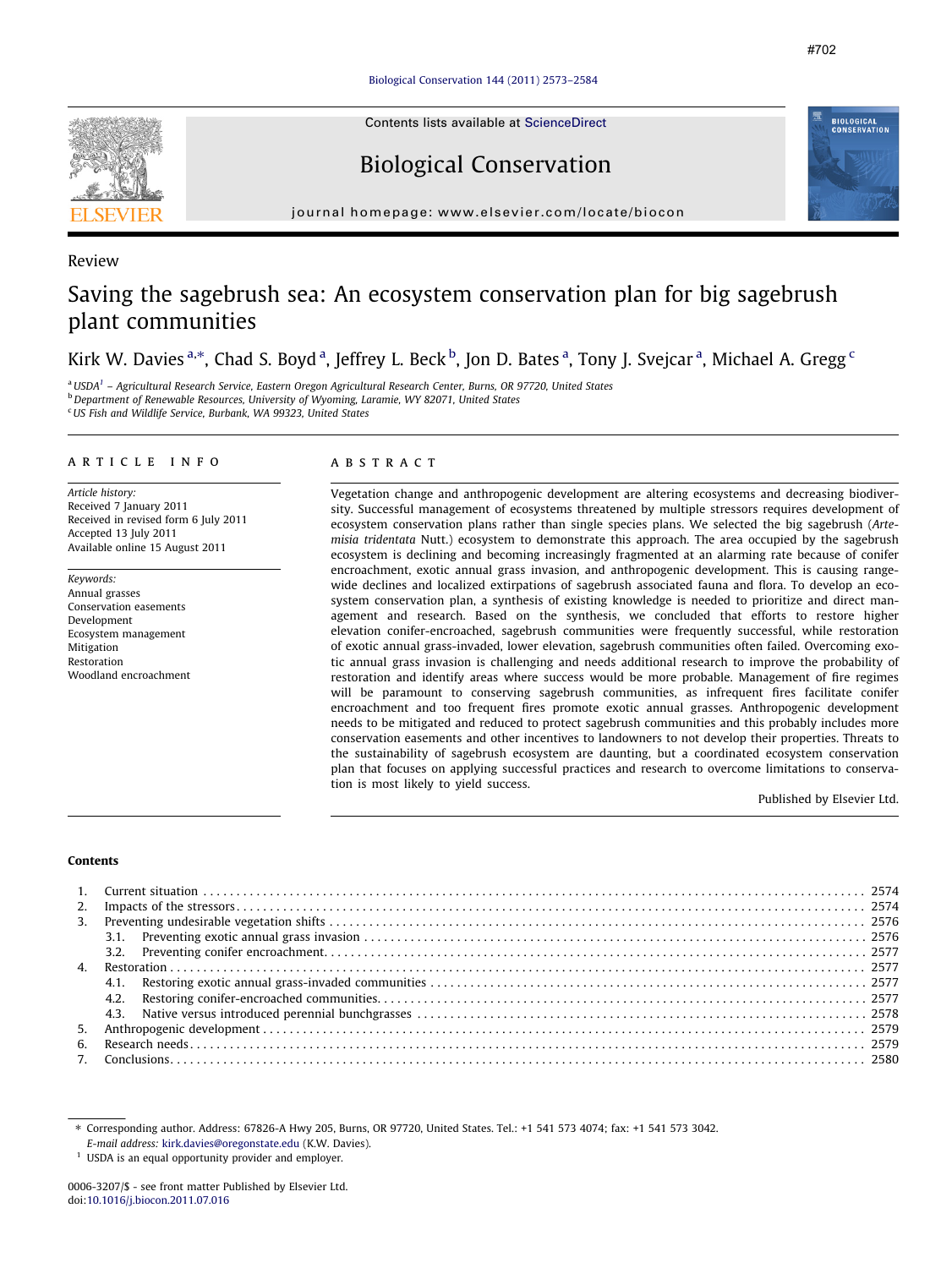Acknowledgements . . . . . . . . . . ........................................................................................ 2581 References . ........................................................................................................ 2581

#### 1. Current situation

Conservation efforts have traditionally focused on individual species and have been exceedingly expensive for limited successes ([Vitousek et al., 1997a; Tear et al., 1995](#page-11-0)). Single species conservation plans are often a reactive response that provides protection for species that are at risk of extinction if new management is not implemented to halt or reverse their decline [\(Simberloff, 1998\)](#page-11-0). More comprehensive conservation efforts that focus on entire ecosystems will be more effective and benefit more species ([Vitousek](#page-11-0) [et al., 1997a; Lester et al., 2010](#page-11-0)). Multiple conservation objectives can be achieved by focusing on ecosystem conservation as opposed to single species conservation. Ecosystem conservation efforts would be proactive and subsequently decrease the risk of needing individual species conservation plans to prevent their demise. However, ecosystem conservation requires identifying the major stressors degrading the ecosystem and developing strategies to overcome or mediate those factors. The sagebrush (Artemisia) ecosystem is a prime example of an area where many conservation objectives could be simultaneously achieved by developing a comprehensive ecosystem conservation plan.

The sagebrush ecosystem is one of the most imperiled in the United States [\(Noss et al., 1995\)](#page-10-0). More than 350 sagebrushassociated plants and animals have been identified as species of conservation concern [\(Suring et al., 2005a,b; Wisdom et al.,](#page-11-0) [2005\)](#page-11-0). The continued loss of the sagebrush ecosystem is increasing the risk of local extirpation or even regional loss of sagebrush obligate and facultative species and is interrupting the economic sustainability of livestock operations that rely on sagebrush plant communities for forage. The sagebrush ecosystem at one time occupied over 62 million hectares in the western United States and southwestern Canada [\(Küchler, 1970; McArthur and Plummer,](#page-10-0) [1978; Miller et al., 1994; Tisdale et al., 1969; West and Young,](#page-10-0) [2000\)](#page-10-0). Despite its large geographical distribution, the sagebrush ecosystem is being lost at an alarming rate and only occupies about 56% of its historic range and is highly fragmented ([Schroeder et al.,](#page-10-0) [2004; Knick et al., 2003](#page-10-0)). This ecosystem is being converted to conifer woodlands, exotic annual grass and introduced grass communities, and croplands, and is being degraded and fragmented by anthropogenic development.

The objectives of this paper are to (1) highlight existing problems relative to maintaining and restoring the ecological integrity of the big sagebrush ecosystem, (2) provide specific solutions (where possible) to overcoming the aforementioned problems, (3) identify critical areas of research to support these efforts, and (4) provide an example of an approach that could be applied to conserve other ecosystems. This will provide the information needed to prioritize and direct research and management to halt and subsequently reverse the decline in the area occupied by the sagebrush ecosystem. The strategies proposed to restore and conserve the big sagebrush ecosystem in North America should provide direction to assist in developing conservation plans for other ecosystems around the world. These include other Artemisia ecosystems threatened by desertification, overharvesting of shrubs for fuel, and improper grazing ([Han et al., 2008; Sasaki et al.,](#page-9-0) [2008; Bedunah et al., 2010; Louhaichi and Tastad, 2010](#page-9-0)), as well as, many other ecosystems facing multiple stressors ([Samson](#page-10-0) [et al., 2004; Bond and Parr, 2010; Lester et al., 2010; Lindenmayer](#page-10-0) [and Hunter, 2010](#page-10-0)).

#### 2. Impacts of the stressors

An interesting conservation conundrum exists for the sagebrush ecosystem, because the fire regime alterations underlying the undesirable shifts in vegetation can be either a decrease or an increase in fire frequency. At higher elevations, exemplified by mountain big sagebrush (Artemisia tridentata spp. vaseyana (Rydb.) Beetle) plant communities, the lack of periodic fire has allowed conifer encroachment (Fig. 1) [\(Miller and Rose, 1999; Miller](#page-10-0) [et al., 2000\)](#page-10-0). While at the lower elevations, commonly Wyoming big sagebrush (A. tridentata spp. wyomingensis (Beetle & A. Young) S.L. Welsh) communities and at times basin big sagebrush (A. tridentata Nutt. ssp. tridentata) communities, frequent fires have promoted exotic annual grass dominance ([Knapp, 1996; Chambers](#page-10-0) [et al., 2007\)](#page-10-0). Similar issues have been seen in the tropics where increases in fire frequency have eliminated tropical forests at the same time decreases in fire frequency have allowed tree encroachment in savannas and grasslands [\(Bond and Parr, 2010](#page-8-0)). Though exotic annual grass invasion and conifer encroachment mostly occur in different sagebrush plant community types, conifer encroachment and exotic annual grass invasion appear to be overlapping more commonly than they have in the past [\(Fig. 2\)](#page-2-0). When sagebrush communities are at risk of or are both annual grassinvaded and conifer-encroached, conservation efforts are most limited by the annual grass invasion and therefore, recommendations for management addressing the annual grass issue are most relevant.



Fig. 1. Sagebrush plant community encroached by conifers in Idaho (left) and invaded by exotic annual grass in Oregon (right). Photos courtesy of Kirk Davies.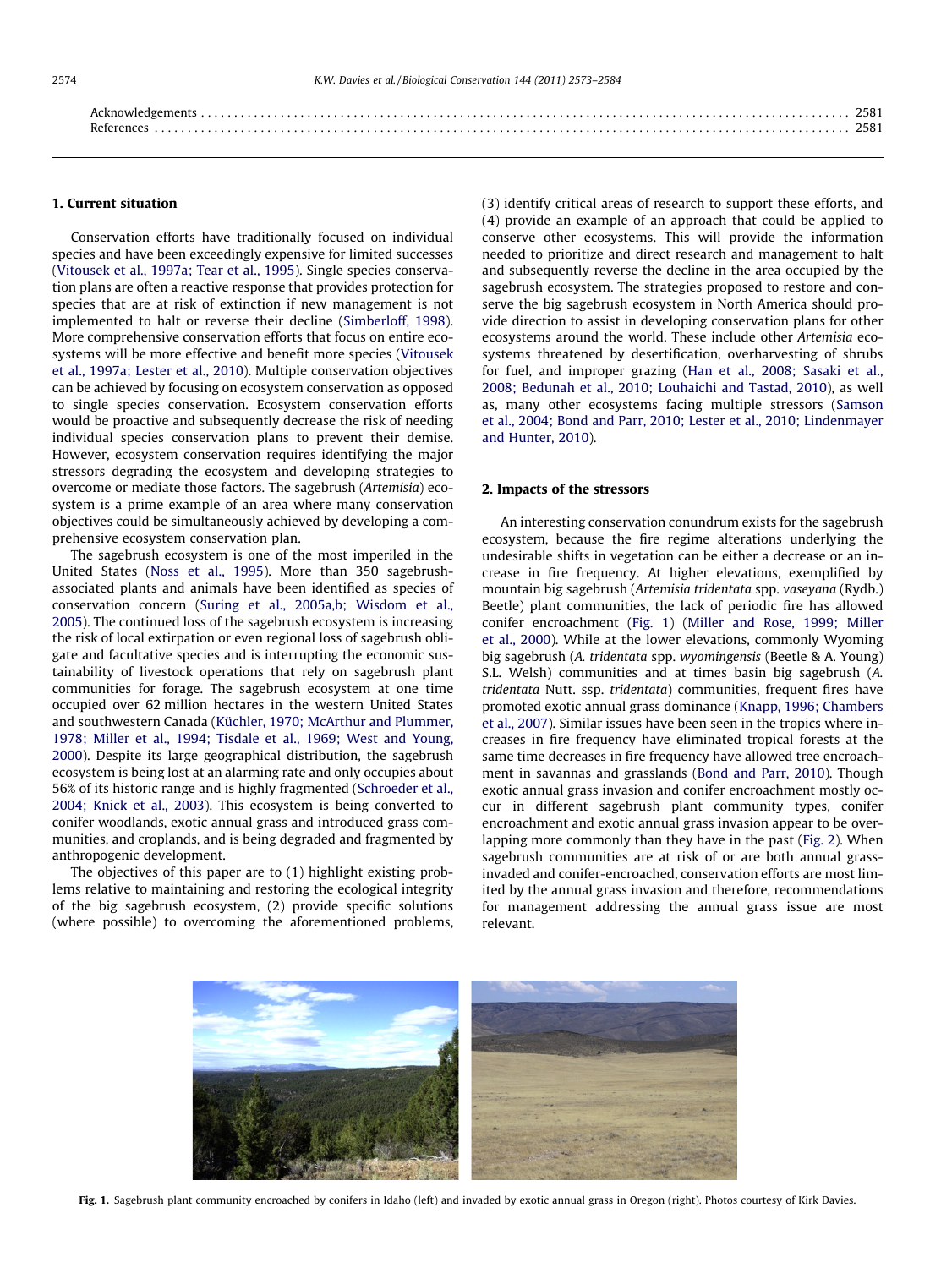<span id="page-2-0"></span>

Fig. 2. Sagebrush plant community in Oregon invaded by exotic annual grass and encroached by junipers. Photo courtesy of Kirk Davies.

Conifer woodlands have expanded from historically fire-safe sites into more productive sagebrush communities [\(Miller and](#page-10-0) [Wigand, 1994; Gruell, 1999; Miller and Rose, 1999; Miller and](#page-10-0) [Tausch, 2001; Miller et al., 2005; Weisberg et al., 2007; Romme](#page-10-0) [et al., 2009\)](#page-10-0) and the tree density has increased in historically open savannah like stands ([Nichol, 1937; Johnson and Miller, 2008\)](#page-10-0). Juniper (Juniperus osteosperma [Torr.] Little, Juniperus occidentalis Hook., Juniperus scopulorum Sarg.) and piñon (Pinus monophylla Torr. & Frén, Pinus edulis Engelm.) woodlands occupy approximately 19 million ha in the Intermountain West. As much as 90% of the current area of these woodlands was sagebrush plant communities prior to the European American settlement [\(Tausch](#page-11-0) [et al., 1981; Johnson and Miller, 2006; Miller et al., 2008](#page-11-0)). Increasing tree cover in sagebrush communities eliminates sagebrush and can significantly decrease the herbaceous understory ([Blackburn](#page-8-0) [and Tueller, 1970; Miller et al., 2000; Bates et al., 2005; Suring](#page-8-0) [et al., 2005a,b; Chambers et al., 2007](#page-8-0)). Conifer encroachment is detrimental to sagebrush obligate wildlife because of the loss of sagebrush, fragmentation of sagebrush habitats, potential decreases in herbaceous forage, and increased predation [\(Connelly](#page-9-0) [et al., 2000; Miller et al., 2005\)](#page-9-0). Decreased herbaceous understory production and cover with conifer encroachment [\(Blackburn and](#page-8-0) [Tueller, 1970; Barney and Frischknecht, 1974; Miller et al., 2000;](#page-8-0) [Suring et al., 2005a,b;](#page-11-0) [Chambers et al., 2007\)](#page-9-0) also reduces livestock carrying capacity and accelerates soil erosion [\(Davenport et al.,](#page-9-0) [1998; Bates et al., 2005; Pierson et al., 2007](#page-9-0)).

Exotic annual grasses have invaded many lower elevation sagebrush communities and are expanding into higher elevation communities. Exotic annual grass invasion is especially devastating to sagebrush communities because it increases fire frequency ([Brooks](#page-8-0) [et al., 2004; Pellant et al., 2004; Davies and Svejcar, 2008; Davies,](#page-8-0) [in press](#page-8-0)). Increased fire frequency prevents reestablishment of sagebrush and is detrimental to most other native perennial plants, leading to near monocultures of exotic annual grasses. Plant community diversity and native plants abundance decline exponentially with increasing densities of exotic annual grass [\(Davies, in](#page-9-0) [press](#page-9-0)). Exotic annual grass invasions are changing sagebrush landscapes to a new state dominated by exotic annual grasslands and high fire frequencies ([Knick and Rotenberry, 1997\)](#page-10-0). [Pellant and](#page-10-0) [Hall \(1994\)](#page-10-0) estimate that 5.7 million ha of publicly-owned lands in the Intermountain West were infested with the exotic annual grasses, medusahead (Taeniatherum caput-medusae (L.) Nevski), cheatgrass (Bromus tectorum L.), or both; however, they concluded that the area at risk of invasion by these two grasses is at least 25 million hectares. Much of the area at risk and already converted to exotic annual grasslands would otherwise be sagebrush communities. This estimate is probably conservative given the recent expansion of exotic annual grasses into more productive plant communities that were thought to be resistant to annual grass invasion and because [Pellant and Hall \(1994\)](#page-10-0) only evaluated public lands. [Meinke et al. \(2009\)](#page-10-0) estimated a moderate to high probability of cheatgrass dominance on 28 million ha in the Intermountain West in Idaho, Oregon, Nevada, Utah, and Washington. A large portion of this area is or was dominated by sagebrush. Based on these estimates it is evident that exotic annual grasses have caused large declines in the area occupied by the sagebrush ecosystem and threaten substantial additional reductions. The exotic annual grass problem is likely to become more severe due to increasing atmospheric  $CO<sub>2</sub>$  levels, which can increase exotic annual grass productivity and fuel loads and, thereby, may increase fire frequency and intensity ([Ziska et al., 2005\)](#page-11-0).

Livestock grazing is nearly ubiquitous across the sagebrush ecosystem. However, its impact on sagebrush communities varies considerably by management. Heavy, repeated use without rest or at least growing season deferment negatively impacts the herbaceous component of sagebrush plant communities and can facilitate exotic annual grass invasion of lower elevation sites [\(Daubenmire,](#page-9-0) [1970; Mack, 1981; Knapp, 1996](#page-9-0)) and, by decreasing fire frequency in higher elevation sites, the encroachment of conifers [\(Miller et al.,](#page-10-0) [1994, 2005\)](#page-10-0). Improperly managed livestock grazing negatively impacts sagebrush plant communities; however, its most significant impacts are the effects of its interaction with other factors to cause changes in vegetation. In contrast to heavy grazing, moderate levels of grazing with periods of rest and/or growing season deferment do not negatively impact sagebrush plant communities ([West et al., 1984; Courtois et al., 2004; Manier and Hobbs,](#page-11-0) [2006](#page-11-0)). Properly managed livestock grazing can also decrease risk, size, and severity of wildfires [\(Diamond et al., 2009; Davies et al.,](#page-9-0) [2010a\)](#page-9-0) and thereby decrease the risk of post-fire exotic annual grass invasion ([Davies et al., 2009](#page-9-0)). Though appropriately managed grazing is critical to protecting the sagebrush ecosystem, livestock grazing per se is not a stressor threatening the sustainability of the ecosystem. Thus, cessation of livestock grazing will not conserve the sagebrush ecosystem.

Energy extraction and exploration and other development have also fragmented and degraded sagebrush communities [\(Braun](#page-8-0) [et al., 2002; Bergquist et al., 2007; Lyon and Anderson, 2003;](#page-8-0) [Naugle et al., 2011\)](#page-8-0). Fragmentation can be very high in sagebrush landscapes developed for energy extraction. For instance, every 1  $km<sup>2</sup>$  was bounded by a road and bisected by a powerline in portions of the Powder River Basin of northeastern Wyoming where ranching, energy development, and tillage agriculture occurred ([Naugle et al., 2011](#page-10-0)). Infrastructure associated with energy development including earthen dams, pipelines, roads, and well pads serve as vectors for the introduction of invasive plants within sagebrush-dominated systems, leading to further degradation of fragmented landscapes [\(Bergquist et al., 2007](#page-8-0)). Roads are particularly noted for their ability to encourage invasion of exotic weeds in semiarid rangelands [\(Gelbard and Belnap, 2003](#page-9-0)). Sagebrush wildlife including mule deer (Odocoileus hemionus) [\(Sawyer et al.,](#page-10-0) [2006, 2009\)](#page-10-0), sage-grouse (Centrocercus urophasianus) [\(Doherty](#page-9-0) [et al., 2008; Walker et al., 2007; Naugle et al., 2011](#page-9-0)), and song birds ([Ingelfinger and Anderson, 2004](#page-9-0)) avoid energy development infrastructure, leading to indirect habitat loss in areas near energy development. The area occupied by sagebrush has also been reduced and fragmented by cultivation. The portion of the sagebrush ecosystem converted to cropland and introduced grassland is unknown, but can be locally substantial. For example, areas with deep loamy soils that once supported big sagebrush communities are now largely cultivated ([Winward, 1980; Vander Haegen et al.,](#page-11-0) [2000](#page-11-0)). Large expanses of sagebrush plant communities have also been divided into smaller parcels (e.g., ranchettes) as human populations have increased in western states. Dividing large parcels of largely undeveloped wild and agricultural lands into large lot residencies is termed ex-urban development and is the fastest growing form of land use across the United States [\(Brown et al., 2005\)](#page-8-0).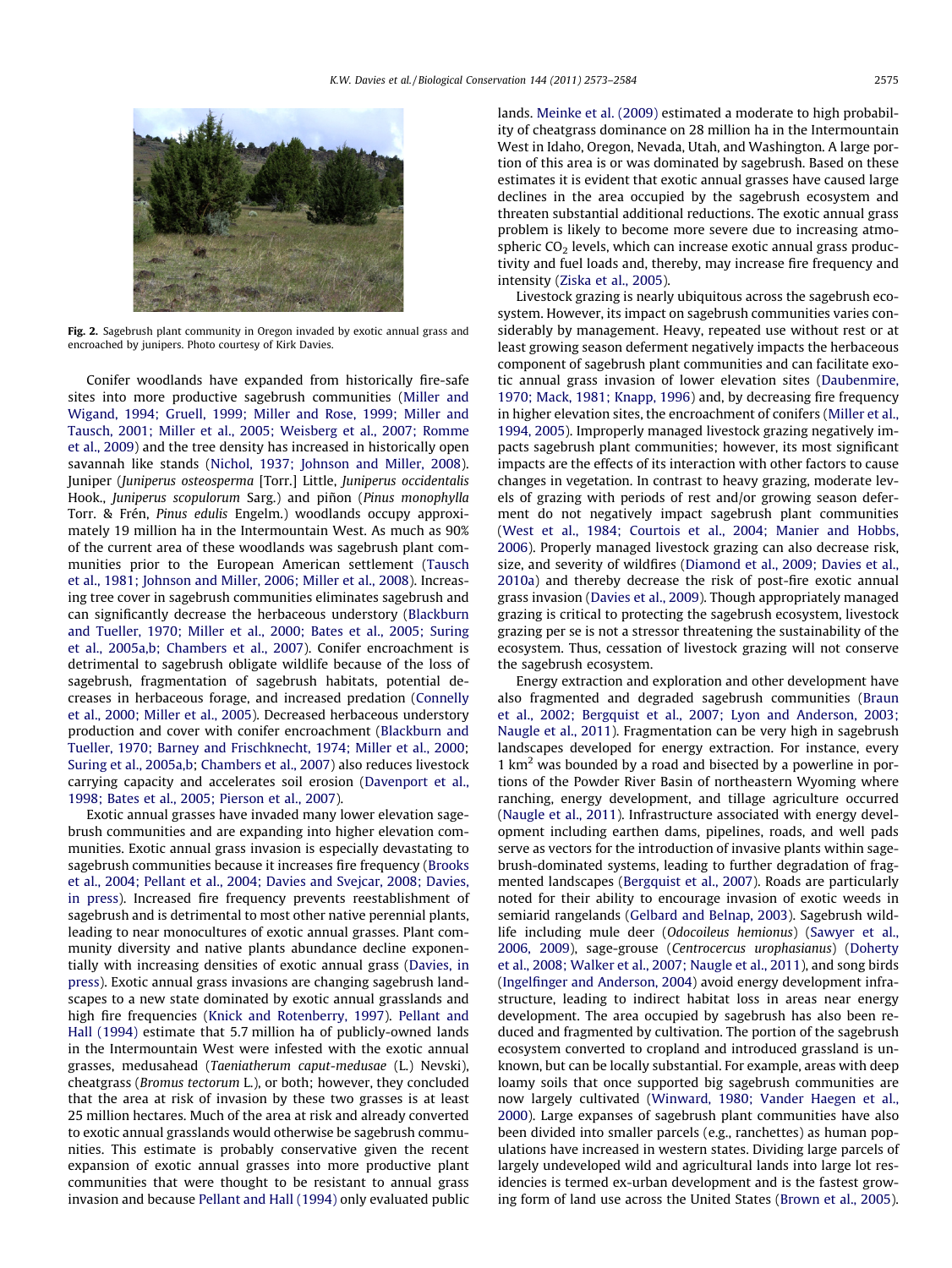Ex-urban growth decreases native plant and animal diversity, increases exotics (including non-native predators), and restricts the use of ecosystem management options such as fire to prevent conifer encroachment [\(Knight et al., 1995; Maestas et al., 2003; Hansen](#page-10-0) [et al., 2005](#page-10-0)). Increases in human populations have been demonstrated to increase fire frequency in Mediterranean-climate ecosystems [\(Syphard et al., 2009\)](#page-11-0), thus ex-urban development of sagebrush plant communities will also elevate the risk of frequent fires promoting exotic annual grass invasion and dominance.

The loss of sagebrush communities is a concern in part because these plant communities provide critical habitat for sagebrush obligate and facultative wildlife species. Sagebrush obligate wildlife species populations are of increasing concern. Long-term monitoring of sage-grouse populations has documented a steady decline across their range since the 1960s [\(Connelly and Braun,](#page-9-0) [1997; Connelly et al., 2004\)](#page-9-0). [Aldridge et al. \(2008\)](#page-8-0) suggested that the loss of sagebrush habitat was a critical factor in the extirpation of local sage-grouse populations. Areas of reduced sagebrush and elevated herbaceous cover may provide seasonal habitat benefits, but only when they are a small portion of an otherwise sagebrush-dominated landscape ([Dahlgren et al., 2006](#page-9-0)). Winter diets of sage-grouse consist almost exclusively of sagebrush leaves ([Patterson, 1952;](#page-10-0) [Wallestead et al., 1975\)](#page-11-0). Similarly, pygmy rabbits (Brachylagus idahoensis) consume large quantities of sagebrush ([Green and Flinders, 1980; Shipley et al., 2006\)](#page-9-0). Facultative wildlife species may also depend on sagebrush for a large component of their diets. Mule deer, elk (Cervus elaphus), and pronghorn (Antilocapra Americana) seasonal diets may also contain large amounts of sagebrush [\(Mason, 1952; MacCracken and Hansen, 1981; Austin](#page-10-0) [and Urness, 1983\)](#page-10-0).

High quality forage production in sagebrush communities is decreased with exotic annual grass invasion ([Hironaka, 1961; Davies](#page-9-0) [and Svejcar, 2008; Davies, in press](#page-9-0)) and conifer encroachment ([Tausch and Tueller, 1990; Miller et al., 2000; Bates et al., 2005,](#page-11-0) [2011\)](#page-11-0), which could significantly reduce the economic stability of many rural communities. The loss of forage also increases the risk of conversion of additional sagebrush communities to introduced grasslands and irrigated croplands as livestock producers strive to offset the loss in production. The loss of productive native rangelands may compel some livestock producers to consider selling their property for ex-urban development to offset loss of income.

To conserve sagebrush plant communities land managers and policy makers need to: (1) prevent undesirable vegetation shifts from occurring, (2) restore communities invaded by exotic annual grass or encroached by conifers, and (3) reduce and mitigate anthropogenic development. Conserving the sagebrush ecosystem will protect sagebrush obligate and facultative wildlife species, provide sustainable livestock production, maintain ecosystem function, and decrease the risk of catastrophic wildfires.

#### 3. Preventing undesirable vegetation shifts

#### 3.1. Preventing exotic annual grass invasion

Restoring plant communities after they have been invaded by exotic plants is expensive and often fails ([Vitousek et al., 1997b;](#page-11-0) [D'Antonio et al., 2001](#page-11-0)). In addition, seed sources for many native plant species displaced by exotic plant invasion are not available or are exceedingly expensive to obtain for restoration ([Davies](#page-9-0) [and Svejcar, 2008\)](#page-9-0). Thus, where possible, there should be efforts to prevent exotic annual grass invasion into intact sagebrush communities to preclude the need for restoration ([Radosevich et al.,](#page-10-0) [1997; Byers et al., 2002](#page-10-0)). The importance of prevention is heightened by the spatial scale of current invasive annual grass problem. With contemporary technology, active management of a problem of this spatial magnitude would require inordinate amounts of capital input and levels of logistical resources that are likely infeasible. Clearly, prevention must play an important role in maintaining the integrity of sagebrush plant communities at risk of conversion to exotic annual grass communities. Preventing exotic plant invasion can be accomplished by focusing on increasing or maintaining the invasion resistance of native plant communities and reducing the propagule pressure of exotic annual grasses [\(Simberloff, 2003;](#page-11-0) [Davies and Sheley, 2007; Davies et al., 2010b](#page-11-0)).

The invasion resistance of sagebrush plant communities to exotic annual grasses is largely driven by perennial grasses. Perennial grasses are one of the most important consumers of soil resources in sagebrush plant communities ([James et al., 2008\)](#page-9-0) and therefore, the ability of exotic annual grasses to invade native plant communities is inversely correlated to perennial grass density ([Davies,](#page-9-0) [2008; Davies et al., 2010b](#page-9-0)). However, other functional groups are also important to the use of a site's resources and thereby decreasing invasibility [\(Davies et al., 2007a;](#page-9-0) [James et al., 2008; Prevéy](#page-9-0) [et al., 2010\)](#page-9-0).

Management actions have significant influence on the invasion resistance of sagebrush plant communities. Overuse by domestic livestock reduces the ability of lower elevation sagebrush plant communities to resist annual grass invasion [\(Daubenmire, 1970;](#page-9-0) [Mack, 1981; Knapp, 1996\)](#page-9-0). However, [Svejcar and Tausch \(1991\)](#page-11-0) and [Davies et al. \(2006\)](#page-9-0) also found exotic annual grasses in sagebrush communities that had not been grazed by livestock. Complete grazing exclusion can also promote exotic annual grass invasion in some situations. [Davies et al. \(2009\)](#page-9-0) determined that long-term grazing exclusion followed by fire resulted in exotic annual grass invasion, while fire following moderate levels of grazing did not promote invasion. Moderate levels of livestock grazing made the perennial herbaceous component of the sagebrush plant communities more tolerant of fire ([Davies et al., 2009](#page-9-0)), perhaps due to a reduction in crown litter which can decrease fire severity in the vicinity of growing points on perennial bunchgrasses ([Davies](#page-9-0) [et al., 2010a](#page-9-0)).

Severe disturbances should be minimized because they may eliminate native plants and greatly increase the resources available to invasive plants [\(Sheley et al., 1999; Clark, 2003; Davies et al.,](#page-11-0) [2009\)](#page-11-0). For example, severe fires or other disturbances in sagebrush plant communities are often followed by exotic annual grass invasion [\(Stewart and Hull, 1949; Evans and Young, 1985; Young and](#page-11-0) [Allen, 1997\)](#page-11-0). However, eliminating all disturbances is not advised. Low severity disturbances are less likely to promote invasion and may actually increase the biotic resistance of the plant community to invasion over the long-term [\(Davies et al., 2008, 2009](#page-9-0)). For example, low severity burning of Wyoming big sagebrush plant communities did not result in exotic annual grass invasion ([Davies](#page-9-0) [et al., 2007b](#page-9-0)), even with moderate levels of livestock use ([Bates](#page-8-0) [et al., 2009](#page-8-0)). Low severity disturbances may also increase the ability of sagebrush communities to tolerate potentially more severe disturbances [\(Davies et al., 2009\)](#page-9-0). Increases in perennial grasses following disturbances that remove woody vegetation are critical to preventing exotic annual grass invasions ([Bates et al., 2005;](#page-8-0) [Davies et al., 2009](#page-8-0)).

Wildfires present a critical risk in conversion of invasion-prone sagebrush communities to exotic annual grasslands [\(Chambers](#page-9-0) [et al., 2007](#page-9-0)). Moderate levels of livestock grazing play a vital role in reducing the risk and severity of wildfires by decreasing fine fuel loads and continuity [\(Davies et al., 2010a](#page-9-0)). Strategic grazing and other fuel management techniques could be used to interrupt otherwise continuous high fine fuel loads and provide opportunities to suppress catastrophic wildfires or otherwise limit the spread of such fire events. [Diamond et al. \(2009\)](#page-9-0) demonstrated that strategically grazing exotic annual grass dominated plant communities could reduce fuel loads and continuity enough to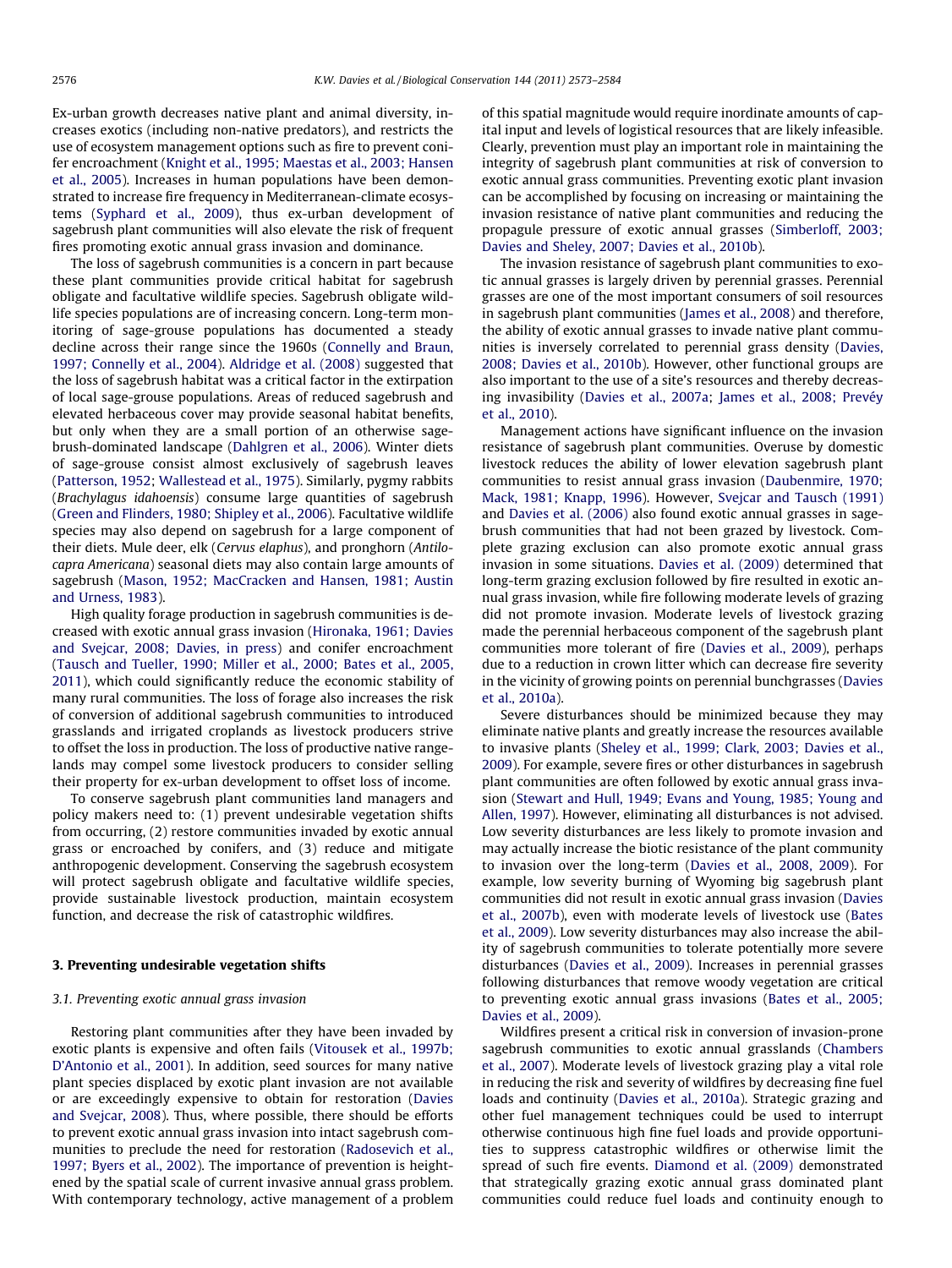prevent a flame front from carrying across the treated areas even under peak fire conditions. Targeted grazing may be a critical tool for breaking the exotic annual grass-fire cycle by decreasing the probability of fire disturbance [\(Diamond et al., 2009](#page-9-0)).

#### 3.2. Preventing conifer encroachment

Restoring infrequent fires in mountain big sagebrush is critical to preventing the continued expansion of conifer woodlands. Similar needs for restoring fire disturbance regimes to prevent woody plant encroachment exists around the world [\(Samson et al., 2004;](#page-10-0) [Bond and Parr, 2010; Wiens and Bachelet, 2010\)](#page-10-0). Prescribed fires are more efficient than mechanical treatments across large landscapes because they are less costly to apply and control tree seedlings that would be missed with mechanical treatments. Mechanical treatments of conifers also result in an accumulation of dry, combustible fuels on a site that pose a significant wildfire risk [\(Miller et al., 2005; Bates and Svejcar, 2009\)](#page-10-0).

Restoring periodic fires to sagebrush landscapes threatened by woodland encroachment is challenging because fire is frequently viewed negatively by the public, can be difficult to control, may promote annual grass dominance, and poses some risk to property and life. Furthermore, with the decline in sagebrush and sagebrush obligate wildlife, it may seem counter-productive to burn existing sagebrush plant communities, because fire removes sagebrush from the plant community. However, to successfully maintain the sagebrush ecosystem over time, periodic fires will probably be necessary to curtail conifer encroachment. The key will be to maintain a balance of productive sagebrush plant communities for sagebrush obligate wildlife species, while burning acreages sufficient to halt the continued expansion of woodlands. It is critical that reintroduction of fire be limited to sagebrush communities threatened by conifer encroachment and not applied to Wyoming big sagebrush communities without woodland development and at risk of exotic annual grass invasion. While fire is an important tool to reduce conifer encroachment, at lower elevations it can increase the risk of exotic annual grass invasion ([Chambers et al., 2007](#page-9-0)) and degrade the quality of habitat for sagebrush obligate wildlife ([Beck](#page-8-0) [et al., 2009; Rhodes et al., 2010](#page-8-0)). Furthermore, it may take 25– 100 years for Wyoming big sagebrush to recover following burning ([Baker, 2011](#page-8-0)).

Planning for landscape-level burns will be especially challenging, given the impacts on a wide variety of ecosystem services. Implementing large scale prescribed burning projects may require rotationally burning segments of a landscape to control encroaching conifers, but simultaneously providing adequate habitat to maintain sagebrush obligate wildlife populations. These projects would be deployed over decades to allow for recovery of sagebrush in prior burned areas to limit the total reduction of sagebrush dominated acreage at any one point in time.

#### 4. Restoration

#### 4.1. Restoring exotic annual grass-invaded communities

Successful restoration of Wyoming big sagebrush communities invaded by annual grasses is a difficult process ([Rafferty and](#page-10-0) [Young, 2002; Eiswerth et al., 2009\)](#page-10-0) complicated by multiple factors including: (1) the complex nature of the problem, (2) deficiencies in knowledge of contextual ecology and restoration technologies, and (3) the large spatial scale of the problem. Restoring annualgrass infested sagebrush communities is a complex problem in which environmental variability defines windows of management opportunity in space and time ([Thompson et al., 2001; Boyd and](#page-11-0) [Svejcar, 2009\)](#page-11-0). Wyoming big sagebrush plant communities are drier and hotter than mountain big sagebrush plant communities ([West et al., 1978; Winward and Tisdale, 1977; Winward, 1980\)](#page-11-0), thus there may not be as many years (i.e., windows of opportunity) where successful establishment of native vegetation will occur. This problem is even greater where competition from exotic annuals makes success even less likely. The central challenges for restoration in complex ecological environments are to determine the properties that define existing windows and/or determine how to create new windows of opportunity.

This process is made more difficult by acute deficiencies in our knowledge of the ecological context surrounding the problem. First, our knowledge of the seedling ecology of most native plants is limited with many basic questions unanswered. For example, whereas research indicates that maintenance of perennial grasses is critical to minimizing annual grass invasion (e.g., [Davies,](#page-9-0) [2008](#page-9-0)), the life history stage(s) (i.e., germination, emergence, or establishment) most limiting to seeded perennial grass species or environmental conditions that are most favorable to success at any of these stages remains unknown. Secondly, we must be able to link plot scale knowledge of mechanisms controlling seedling ecology to the scale at which the problem actually occurs (i.e., the landscape). This will involve, among other things, a dramatic increase in knowledge of variability in environmental conditions over space and time.

While established, adult perennial grasses can compete effectively with invasive annual species ([Chambers et al., 2007\)](#page-9-0), the same is not true at the seedling stage; slower growing perennial grass seedlings will be outcompeted by faster growing annual grass seedlings [\(Young and Mangold, 2008](#page-11-0)). There are a number of herbicides that can be used to non-selectively kill annual grasses (e.g., glyphosate) or selectively reduce their emergence (e.g., imazapic). However, even if exotic annual grasses are successfully controlled, seeded native perennial bunchgrasses often fail to establish and exotics rapidly reinvade [\(Young, 1992; Monaco](#page-11-0) [et al., 2005; Rafferty and Young, 2002\)](#page-11-0). To date, there are no cost-efficient techniques to control large acreages invaded by exotic annual grass [\(Stohlgren and Schnase, 2006](#page-11-0)).

#### 4.2. Restoring conifer-encroached communities

Compared to exotic grass-dominated sites, successful restoration is more likely in conifer-encroached sagebrush plant communities. Conifers encroaching into mountain big sagebrush plant communities are effectively controlled with mechanical and prescribed fire treatments [\(Barney and Frischknecht, 1974; Tausch](#page-8-0) [and Tueller, 1977; Everett and Ward, 1984; Skousen et al., 1989;](#page-8-0) [Bates et al., 2000; Rau et al., 2008](#page-8-0)). The greatest threat to successful restoration of conifer-encroached sagebrush plant communities is post-control exotic plant invasion, especially by invasive annual grasses [\(Evans and Young, 1985; Young et al., 1985; Baughman](#page-9-0) [et al., 2010\)](#page-9-0). Fortunately, however, many conifer-encroached sagebrush plant communities are at minimal risk of exotic annual grass invasion and steps can be taken to reduce the risk of invasion in susceptible communities, such as winter and spring burning [\(Bates](#page-8-0) [and Svejcar, 2009](#page-8-0)).

It is important to recognize woodland development phases when managing conifer encroachment ([Miller et al., 2005](#page-10-0)). Phase I woodlands are dominated by sagebrush and herbaceous species with few trees present. In Phase II, trees co-dominate with sagebrush and herbaceous vegetation. In Phase III, trees dominate vegetation, sagebrush is largely eliminated, and the herbaceous layer is reduced. Cutting one-quarter to one-third of the trees is required in some Phase II and most Phase III woodlands to increase surface fuels to carry prescribed fire through woodlands in early to midfall ([Miller et al., 2005; Bates et al., 2006, 2011](#page-10-0)). Spring burning requires higher precutting levels, between 33% and 75% of the stand,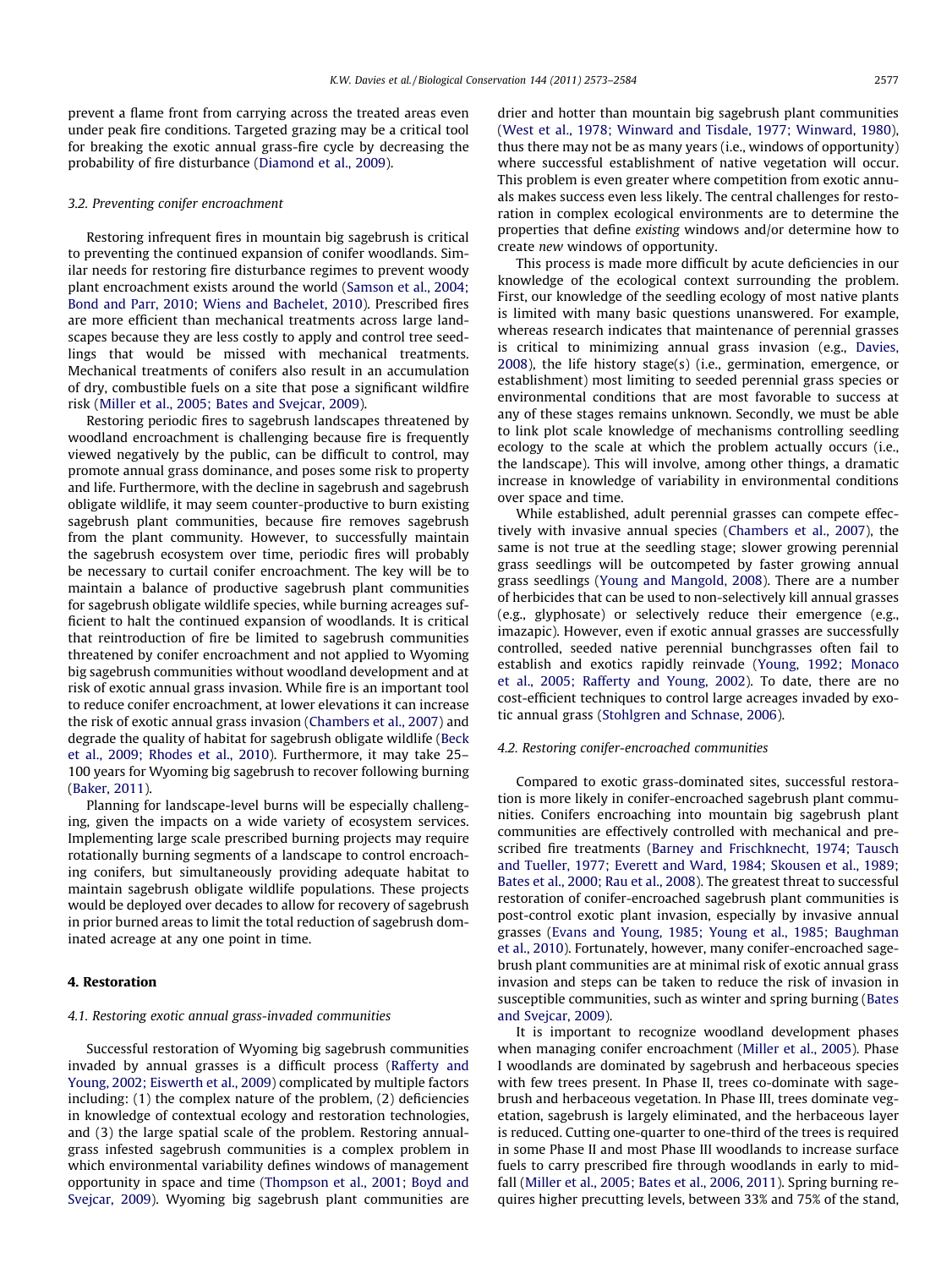to carry prescribed fire through the woodlands ([Bates et al., 2006\)](#page-8-0). Seasonality of prescribed burning can influence the effectiveness of encroaching woodland control and the response of understory vegetation [\(Bates et al., 2006\)](#page-8-0). Fall burning compared to spring burning can eliminate more trees, but can also result in large decreases in understory vegetation and potentially increase the risk of exotic annual grass invasion ([Bates et al., 2006\)](#page-8-0). Spring burning will probably need follow-up management to control trees that survived the burn ([Bates et al., 2006](#page-8-0)). Similarly, mechanically treated woodlands may also need follow-up treatments because tree seedlings and seed often survive and may rapidly reoccupy sites [\(Tausch](#page-11-0) [and Tueller, 1977;](#page-11-0) [Skousen et al., 1989; Bates et al., 2005\)](#page-11-0). Exotic annual grasses may initially increase in some woodland control treatments, but if sufficient perennial herbaceous vegetation remains, the exotic annual grasses eventually become an insignificant component of the plant community [\(Bates et al., 2005;](#page-8-0) [Bates and Svejcar, 2009](#page-8-0)). On sites without adequate understory, favorable response to woodland control requires revegetation ([Sheley and Bates, 2008](#page-11-0)). However, 2–3 perennial grasses/ $m^2$  appear to be sufficient to permit natural recovery after conifer control ([Bates et al., 2005; Bates and Svejcar, 2009](#page-8-0)). Sagebrush and other shrubs often recover after conifer control [\(Barney and Frischkn](#page-8-0)[echt, 1974; Tausch and Tueller, 1977; Skousen et al., 1989\)](#page-8-0), but the rate of recovery can be slow when shrub densities are low prior to woodland control ([Bates et al., 2005](#page-8-0)). Thus, there may be some benefit to post-control sagebrush seeding in woodlands with little sagebrush remaining. Seeded sagebrush can rapidly establish and grow at sites that have been prescribed burned to control encroaching conifers ([Davies, unpublished data](#page-9-0)).

In critical sagebrush wildlife habitat where encroaching conifers are sub- or co-dominant with sagebrush (Phases I and II) cutting conifers without subsequent broadcast prescribed fire post-cutting would be the most prudent treatment option. This would remove the immediate threat of habitat loss to conifer encroachment, while maintaining sagebrush in the plant community. This treatment could also be used to increase the amount of functional sagebrush habitat, so adjacent landscapes could be treated with prescribed fire without significantly reducing the local habitat available to sagebrush obligate and facultative wildlife. However, this treatment is expensive and requires more frequent re-application than prescribed burning to control encroaching conifers [\(Miller et al.,](#page-10-0) [2005\)](#page-10-0). Thus, this treatment should be limited to habitat that if lost would cause irreversible declines in sagebrush associated wildlife.

Though exotic annual grasses can be a threat after conifer control, these treatments are useful to restore sagebrush plant communities and protect sagebrush wildlife habitat. Priority should be given to areas with minimal risk of exotic annual grass invasion post-treatment and efforts should be made to reduce negative impacts of conifer control on residual desirable vegetation. In treatment areas with minimal understory (pre or post-conifer control), reseeding may be necessary to expedite recovery and reduce the risk of exotic annual grass invasion ([Sheley and Bates,](#page-11-0) [2008\)](#page-11-0). At present, restoration of sagebrush plant communities encroached by piñon and juniper is limited by inadequate resources to apply control treatments across enough landscapes to have meaningful reductions in the area encroached by conifers. Thus, restoring sagebrush plant communities encroached by conifers will require greater resource allocation than is currently applied. Restoration of a fire cycle that will prevent conifer encroachment, but allow sagebrush dominated plant communities to develop is critically needed for long-term success.

## 4.3. Native versus introduced perennial bunchgrasses

Practitioners in low elevation sagebrush communities (e.g., the Wyoming big sagebrush alliance) often use non-native bunchgrasses in revegetation efforts due to low establishment and limited availability and high cost of native perennial bunchgrass seed ([Asay et al., 2001; Epanchin-Niell et al., 2009](#page-8-0)). In addition, some non-native perennial grasses may remain green longer than natives during the summer period, helping to reduce the incidence of wildfires ([Pellant, 1990](#page-10-0)). Non-native bunchgrasses most frequently used in revegetation efforts are crested wheatgrasses (Agropyron cristatum (L.) Gaertn. and A. desertorum (Fisch. Ex Link) Schult.) and, at times, Siberian wheatgrass (A. fragile (Roth) P. Candargy) ([Holechek, 1981](#page-9-0)). Crested wheatgrass was originally seeded in the sagebrush biome to increase livestock forage and to displace halogeton (Halogeton glomeratus (M. Bieb.) C.A. Mey), a plant poisonous to sheep ([Miller, 1956; Frischknecht, 1968](#page-10-0)).

Crested wheatgrass is highly competitive with native perennial bunchgrasses of sagebrush communities and may limit diversity of native species ([Hull and Klomp, 1967; Asay et al., 2001\)](#page-9-0). [Marlette](#page-10-0) [and Anderson \(1986\)](#page-10-0) suggested that stability of crested wheatgrass stands over time may be associated with their ability to dominate the soil seed pool and that diversification of plant communities dominated by this species will involve removal of both mature plants and propagules. At present, the feasibility of restoring non-native Agropyron plant communities to their full complement of native species diversity has not been rigorously evaluated. Limited research suggests that success in re-introducing native vegetation following control of crested wheatgrass may vary strongly based on environmental conditions as well as restoration technique [\(Bakker et al., 2003; Hulet et al., 2010; Fansler and Mangold,](#page-8-0) [2011\)](#page-8-0). Because of this variability, the most effective restoration treatment regime will likely be dependent on conditions in time and space, making adaptive management necessary ([Henderson](#page-9-0) [and Naeth, 2005](#page-9-0)).

From the standpoint of wildlife diversity, crested wheatgrass has been reported to provide a forage resource for mammalian wildlife [\(Urness et al., 1983; Ganskopp et al., 1993\)](#page-11-0), but provides limited habitat resources for shrub-associated avifauna [\(Reynolds](#page-10-0) [and Trost, 1981; McAdoo et al., 1989\)](#page-10-0) and caused decreased densities of small mammal and reptilian species ([Reynolds and Trost,](#page-10-0) [1980\)](#page-10-0). Crested wheatgrass stands do not provide habitat for sagebrush obligate wildlife species until sagebrush reestablishes ([Reynolds and Trost, 1981; McAdoo et al., 1989](#page-10-0)). It will also be important to facilitate perennial forb establishment in crested wheatgrass stands to increase their value as habitat for sagebrush wildlife. In grassland ecosystems, non-native perennial grasses, including crested wheatgrass, may not strongly impact avian abundance and reproduction as long as structural conditions are similar to native habitats ([Davis and Duncan, 1999; Kennedy et al., 2009\)](#page-9-0).

Much of the work addressing the influence of crested wheatgrass on ecological processes has taken place in the Great Plains ecoregion ([Smoliak et al., 1967; Dormaar et al., 1978; Trlica and](#page-11-0) [Biondini, 1990; Dormaar et al., 1995; Henderson and Naeth,](#page-11-0) [2005\)](#page-11-0) and thus, probably is not relevant to the sagebrush ecosystem. In sagebrush plant communities, [Chen and Stark \(2000\)](#page-9-0) found little difference in C and N cycling associated with presence of crested wheatgrass. Similarly, [Chambers et al. \(2007\)](#page-9-0) reported that low elevation crested wheatgrass sites had similar soil water and nitrate availability compared to low elevation sites dominated by native perennial vegetation. Overall, current research contains little evidence to suggest substantive changes in ecological processes when native perennial bunchgrass is replaced with crested wheatgrass in sagebrush plant communities.

Ultimately, decisions regarding the practical aspects (as opposed to sociologic concerns) of using non-native perennial bunchgrasses in the revegetation context will be influenced strongly by ecological site. On higher elevation mountain big sagebrush sites, use of native species may be more practical given increased resource availability and rates of revegetation success,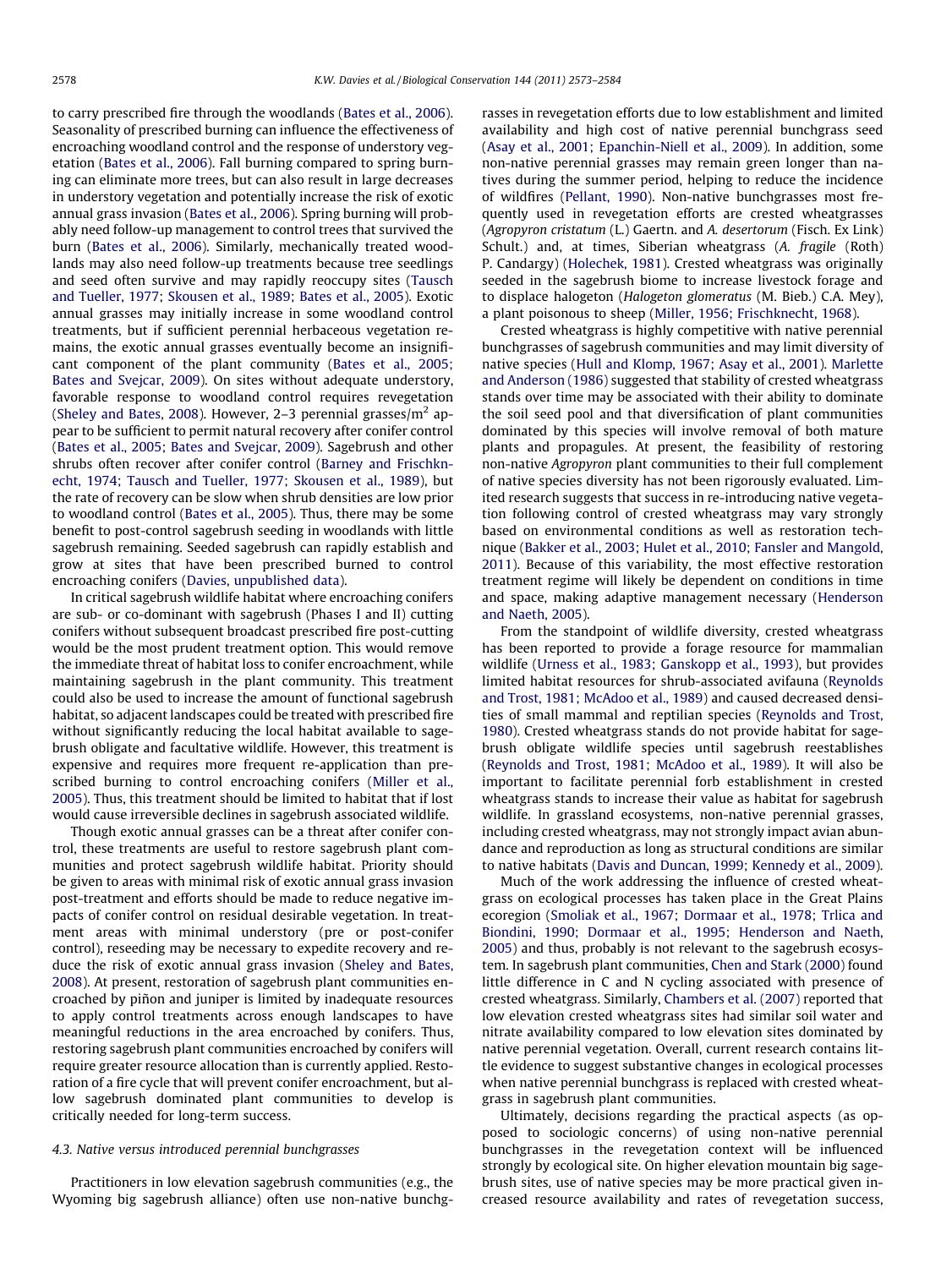and diminished threat of annual grass invasion [\(Dahlgren et al.,](#page-9-0) [1997; Chambers et al., 2007; Leger et al., 2009](#page-9-0)). On lower elevation Wyoming big sagebrush sites, where revegetation success is relatively low and the threat of annual grass invasion is high, use of non-native bunchgrass species, such as crested wheatgrass, may represent a prudent interim revegetation alternative from an ecological standpoint ([Asay et al., 2001\)](#page-8-0). The benefits of using crested wheatgrass in lower elevation revegetation must be weighed against the potential for inhibition of native plant diversity. While restoration of crested wheatgrass communities to native plant dominance remains problematic [\(Hulet et al., 2010; Fansler and](#page-9-0) [Mangold, 2011\)](#page-9-0), maintenance of soil resources and ecological processes associated with introduced perennial plant communities suggests that this transition would be much easier than restoring native vegetation on annual grass-dominated sites ([Cox and](#page-9-0) [Anderson, 2004; Ewel and Putz, 2004](#page-9-0)). Establishing some form of perennial grass is key to preventing invasion by exotic annual grass species ([Eiswerth and Shonkwiler, 2006;](#page-9-0) [Davies, 2008](#page-9-0)) and associated degradation of ecosystem function. On Wyoming big sagebrush ecological sites, establishment of crested wheatgrass is substantially higher than native species [\(Robertson et al., 1966;](#page-10-0) [Hull, 1974; Boyd and Davies, 2010\)](#page-9-0). If exotic annual grasses invade a plant community, they increase the risk that adjacent plant communities will burn frequently and subsequently be invaded ([D'Antonio and Vitousek, 1992\)](#page-9-0). Exotic annual grass invasion also decreases soil organic matter, disrupts nutrient cycling, decreases soil water availability, reduces energy capture, increases susceptibility to soil erosion, decreases biodiversity, and promotes frequent fire disturbances ([Melgoza et al., 1990](#page-10-0); [Whisenant, 1990;](#page-11-0) [D'Antonio, 2000; Davies and Svejcar, 2008; Davies, in press\)](#page-11-0). These alterations to site characteristics greatly decrease the likelihood of successful restoration [\(D'Antonio and Meyerson, 2002\)](#page-9-0). Thus, crested wheatgrass, in certain situations, may be an important species to preventing the expansion of exotic annual grasses ([Waldron](#page-11-0) [et al., 2005; Davies et al., 2010b\)](#page-11-0) and conserving important site characteristics.

Although sagebrush seldom establishes in exotic annual grass communities, it often reestablishes in crested wheatgrass stands ([Frischknecht and Bleak, 1957; McAdoo et al., 1989](#page-9-0)). Once established, sagebrush can coexist and persist with crested wheatgrass because of large niche differentiation [\(Gunnell et al., 2010](#page-9-0)). Sagebrush-crested wheatgrass communities provide better wildlife habitat for sagebrush obligate and facultative wildlife ([McAdoo](#page-10-0) [et al., 1989\)](#page-10-0) and are more desirable than exotic annual grass-dominated plant communities.

#### 5. Anthropogenic development

Anthropogenic development is a global threat to ecosystems, including the sagebrush ecosystem. Energy extraction and exploration and other development have fragmented and degraded sagebrush plant communities, often to the detriment of sagebrush obligate and facultative wildlife species ([Braun et al., 2002; Lyon](#page-8-0) [and Anderson, 2003; Naugle et al., 2011\)](#page-8-0). This threat has increased in recent years with the demand for energy and the push for more wind energy development. As the United States increases its domestic energy production to decrease its dependence on foreign sources, impacts will continue to increase [\(Doherty et al., 2010](#page-9-0)). At the same time, ex-urban development is also increasing. Ex-urban development is the fastest growing land use in the United States ([Brown et al., 2005\)](#page-8-0) and expanding in the western United States at three times that of the rest of the country [\(Cromartie and War](#page-9-0)[dwell, 1999](#page-9-0)).

Because development is a societal issue, as long as the desire for energy and ex-urban residences exceeds the desire to conserve sagebrush plant communities and associated fauna, sagebrush communities will be lost. However, there are options to decrease these types of developments, strategically protect vital areas, and mitigate impacts. Application of the mitigation hierarchy of avoid, minimize, restore, or offset will reduce the impacts of development. Conservation can be improved by using a landscape vision with the mitigation hierarchy, especially where offsets are used, to minimize the impact of development ([Kiesecker et al., 2010; Doherty](#page-10-0) [et al., 2010](#page-10-0)). Offsets are implemented to address the remaining environmental damage after efforts have implemented to avoid or reduce impacts with the goal of achieving a net neutral or positive environmental outcome [\(Kiesecker et al., 2009, 2010\)](#page-9-0). Strategic placement of offsets can protect high value conservation areas and ensure enough continuous sagebrush habitat to meet wildlife needs. Conservation easements to land trusts, open-space tax initiatives, and watershed- and community-based conservation efforts can also provide the means to protect sagebrush plant communities from development. There are also options for zoning, condemnation, and tax regulations to control development; that, though legal, are increasingly unpopular ([Knight, 1999](#page-10-0)). Although zoning and planning offer pathways to conserve rural lands, they have proven to be relatively ineffective ([Brunson and Huntsinger, 2008](#page-8-0)).

One approach to preventing development of sagebrush plant communities is to keep ranching operations, especially ranching families, on their ranches. Though some have argued that ranching does not conserve native plant communities [\(Fleischner, 1994;](#page-9-0) [Noss, 1994; Jones, 2000](#page-9-0)), functioning livestock ranches provide better wildlife habitat and have less exotic species than ex-urban development lands, and, at times, preserves ([Knight et al., 1995;](#page-10-0) [Maestas et al., 2003\)](#page-10-0), and can maintain many ecological processes that would otherwise be lost [\(Brunson and Huntsinger, 2008\)](#page-8-0). Well-managed livestock grazing either has limited impact [\(West](#page-11-0) [et al., 1984; Rickard, 1985; Courtois et al., 2004; Manier and Hobbs,](#page-11-0) [2006](#page-11-0)) or beneficial effects including decreased risk of conversion to exotic annual grass communities ([Davies et al., 2009, 2010a\)](#page-9-0). If ranches are not maintained or profitable, they will be sold and most likely developed [\(Wilkins et al., 2003](#page-11-0)). Conservation easements are effective tools to provide incentives for ranching operations to continue ranching and not develop their properties. In sagebrush ecosystems experiencing high development pressure, properties with easements had greater evidence of wildlife use and were less fragmented by roads than properties without easements [\(Pocewicz et al., 2011](#page-10-0)). Conservation easements that deed development rights in perpetuity to a land trust have the potential to minimize the negative consequences of issues associated with tax and inheritance liabilities by limiting the value of the property for purposes other than agriculture or conservation. Additionally, easements that retire development rights will, by definition, prevent ex-urban development of the property. Reduced inheritance taxes and other tax break incentives can decrease the cost of maintaining privately owned ranches [\(Sheridan, 2007; Brunson and](#page-11-0) [Huntsinger, 2008](#page-11-0)) and help preempt the need to sub-divide properties for financial reasons. Decreasing monetary reasons for private landowners to sell their properties for development, either through conservation easements, tax breaks, or other options, is critical to successfully protecting remaining sagebrush communities.

#### 6. Research needs

The most pressing research questions related to conserving sagebrush communities revolve around restoration of exotic annual grass-invaded areas. Research is needed to develop either long-term control of exotic annual grasses and/or permanently reduce their competitive ability. Efforts to use high concentrations of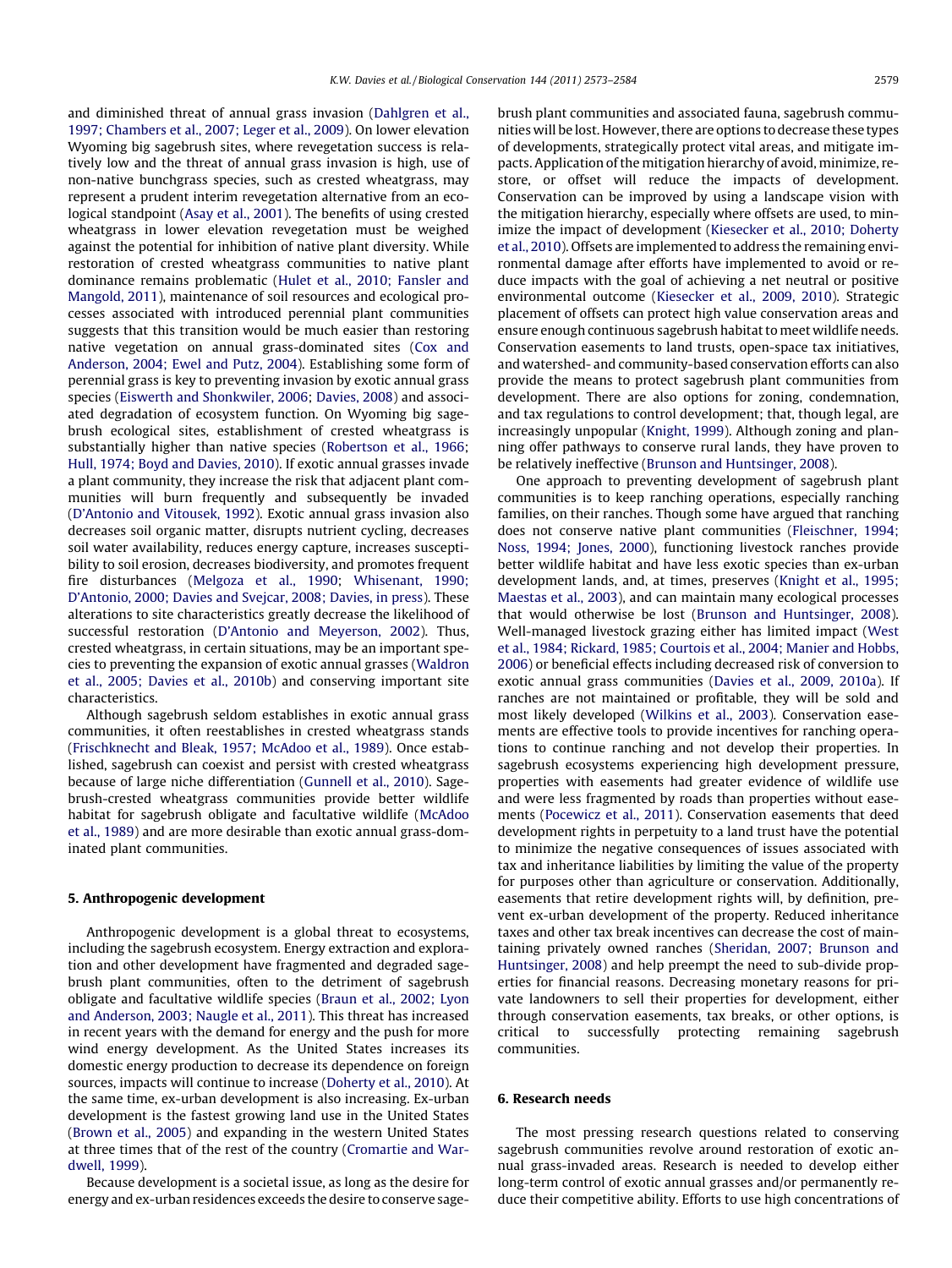indigenous soil bacterium [\(Kennedy et al., 1991, 2001](#page-9-0)) and fungi ([Meyer et al., 2008](#page-10-0)) that are pathogens to some exotic annual grasses could prove quite valuable in reducing the abundance of annual grasses in the restoration environment. Because exotic annual grasses are so widespread at this point, some form of biological control is very appealing. Other biological control measures should continue to be investigated, but to date none have demonstrated much promise at providing a long-term solution to annual grass invasion and dominance in sagebrush communities.

Even with successful control of exotic annual grasses, restoration is constrained by a lack of knowledge pertaining to seedling establishment ecology and the variability (in time and space) of opportunities to successfully restore these plant communities. This knowledge would enhance restoration success by defining existing opportunities for restoration, developing techniques to create new restoration opportunities, and maximizing success when opportunities arise. Efforts to define existing windows of opportunity will benefit greatly from working within process-based ecological frameworks that identify primary causes of succession and provide direction and structure in uncertain ecological environments ([Boyd](#page-8-0) [and Svejcar, 2009\)](#page-8-0). Identifying factors that drive restoration success will increase the utility of research findings over a broader spatial and temporal horizon.

Ultimately, if existing windows of restoration opportunity can be defined, linking remotely-sensed recognition of these windows to seeding technologies (e.g., seed drills) has the potential to maximize seeding success while minimizing logistical and capital restoration expenditures. It is conceivable that we may one day be able to use precision agriculture-like technologies in rangeland seeding that adjust seed rate and other factors in accordance with variability in environmental conditions [\(Berry et al., 2003\)](#page-8-0). In general, there have not been major advances in the tools and technologies used to implement restoration strategies within the rangeland context. For example, each year managers spend tens of millions of dollars seeding vegetation on western rangelands, predominately with aerial or drill seeding technologies ([Knutson et al., 2009\)](#page-10-0). The practice of aerial seeding has changed little since its inception and rangeland seed drills are a rudimentary outgrowth of early 20th Century row crop agriculture. [James and Svejcar \(2010\)](#page-9-0) demonstrated that drill seeding is not consistently an effective method to revegetate rangelands. To fully realize on-the-ground benefits of our growing knowledge of seedling ecology there must be concomitant improvement in seeding tools and technologies.

While it may be tempting to mimic pre-European settlement conditions in an effort to bolster restoration success, practitioners should be cautious when inferring present-day restoration strategies based on the historical ecology of existing plant species. Historical disturbance regimes and climate patterns that shaped the environment in which perennial species evolved may or may not relate strongly to current disturbance regimes [\(Whisenant, 1990\)](#page-11-0) and environmental conditions [\(Tausch et al., 1993; Ziska et al., 2005\)](#page-11-0), particularly inWyoming big sagebrush communities at risk of exotic annual grass invasion ([Davies et al., 2009\)](#page-9-0). Creating new opportunities for restoring sagebrush plant communities will involve modifying the seeding and/or seedling environment to create conditions suitable for germination, emergence and survival; regardless of whether these conditions bear resemblance to the pre-European environment. One advantage to creating new opportunities is that existing opportunities may occur only sporadically in space and time ([Boyd and Svejcar, 2009](#page-8-0)). Such efforts would benefit from, but are not necessarily contingent upon a comprehensive understanding of seedling ecology of native plants. An example of this approach could be the use of seed coating technologies (e.g. [Madsen](#page-10-0) [et al., 2010](#page-10-0)) to delay germination until soil water levels will adequately promote emergence and growth of germinated seeds. Alternatively, creating new management options may be linked to more

clearly defining existing windows. For example, [Boyd and Davies](#page-8-0) [\(2010\)](#page-8-0) found that post-fire seeding success of perennial grasses was several orders of magnitude higher in microsites that were previously under sagebrush canopies as opposed to interspaces between canopies. If the mechanisms driving such differential seeding success can be identified, it may be possible to incorporate those processes into existing technologies to amend the seeding environment; effectively creating new opportunities for successful restoration. Global changes in atmospheric chemistry, climatic patterns, and species distributions may require that past restoration practices be re-evaluated on a broad scale.

While perennial bunchgrasses have been the focus of much of the revegetation effort in sagebrush communities, restoring the full diversity of sagebrush plant community structure and species is important. For example, restoring sagebrush is critical to providing many of the services needed by sagebrush obligate wildlife species. As with perennial grasses, success of sagebrush restoration on annual grass-prone sites has been dubious and varies strongly over time and space ([Lysne and Pellant, 2004](#page-10-0)). Active restoration of sagebrush is often necessary because large burns reduce or eliminate propagule production [\(Ziegenhagen and Miller, 2009\)](#page-11-0) and less than half of the seeds in the soil seed pool remain viable after 2 years ([Wijayratne and Pyke, 2009\)](#page-11-0). Sagebrush seeds are also only dispersed relatively short distances ([Young and Evans, 1989\)](#page-11-0), thus considerable time would be required for seeds to reach the interior of large burns. On-going efforts with transplanted nursery or wild sagebrush (e.g., [Monsen et al., 2004\)](#page-10-0) are encouraging, but these techniques are labor intensive and costly. The economic feasibility of transplant efforts could be increased substantially by determining where to create strategically located sagebrush islands that could serve as future propagule sources for a larger area ([Reever-Morghan](#page-10-0) [and Sheley, 2005; Ziegenhagen and Miller, 2009\)](#page-10-0).

Because of the difficulty and cost of restoring sagebrush plant communities, research investigating how management, disturbances, and climate interact to influence the invasibility of sagebrush communities is critical. For example, [Davies et al. \(2009\)](#page-9-0) demonstrated that management prior to fire had substantial influence on post-fire exotic annual grass invasion, even though prior to burning few vegetation differences were detected. In addition, research needs to scale-up plot research to the land management scale, because research plots are commonly less than a quarter of a hectare, whereas management actions are frequently applied at scales of thousands to tens of thousands of hectares.

Though the majority of research gaps relate to restoring annual grass invaded sagebrush plant communities, there are a few research needs related to conifer control treatments. Additional research is needed to expedite sagebrush plant community recovery post-treatment and determine the longevity of different woodland control treatments across varying stand development and site characteristics. Such research would also be valuable to allocating resources and planning retreatment needs to maintain restored sagebrush communities.

Mitigation could also be improved by determining where and how anthropogenic development should be implemented to have the least impact. Critical to successfully conserving the sagebrush ecosystem will be determining where offset should be applied to achieve the best conservation results. Improving low-impact energy development is needed to allow the United States to meet its domestic energy production needs, while conserving sagebrush and other native ecosystems.

## 7. Conclusions

We suggest that any comprehensive effort to maintain or restore an ecosystem must involve the following steps: (1) identifica-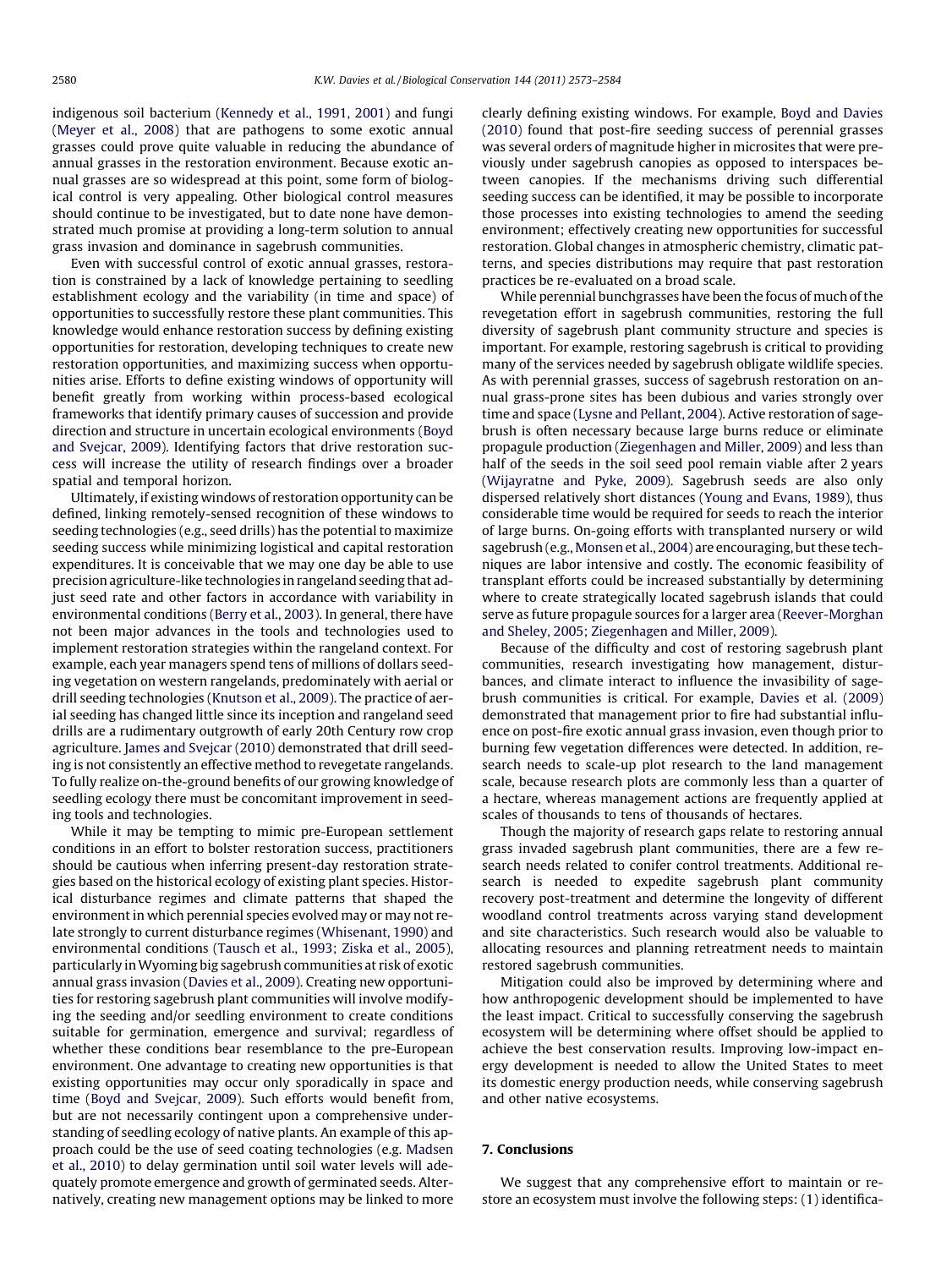<span id="page-8-0"></span>tion of primary stressors and risks to the ecosystem, (2) application of conservation practices which are known to be successful, (3) targeting research efforts on stressors which cannot currently be resolved with management practices, and (4) periodic evaluation of stressors, management opportunities and research needs. It is not unusual to see management efforts expended in areas where success is low and unpredictable, and research spread across many different areas. We suggest that targeting management to practices which are usually successful and focusing research on areas where success is limited will be the most efficient approach from an overall conservation standpoint.

The sagebrush ecosystem and the species dependent upon it are threatened by a wide variety of ''natural'' and anthropogenic disturbance processes. Other ecosystems throughout the world are faced with similar situations where multiple stressors are simultaneously threatening their sustainability ([Samson et al., 2004;](#page-10-0) [Lester et al., 2010; Lindenmayer and Hunter, 2010](#page-10-0)). Thus, development and implementation of comprehensive ecosystem conservation plans are critical. Research and active management are needed to decrease the impacts of multiple stressors and restore already degraded plant communities. Additionally, limiting anthropogenic development and mitigating its impacts will be critical factors to reducing the degradation of ecosystems. This will require strategic application of the mitigation hierarchy at the ecosystem level and increased use of conservation easements and other incentives to keep private landowners, predominately livestock ranchers in the sagebrush ecosystem, from selling or leasing properties for development.

The general success of restoring mountain big sagebrush plant communities by controlling encroaching conifers and frequent failure of efforts to restore Wyoming big sagebrush plant communities invaded by exotic annual grasses suggest that: (1) future research will be crucial in restoring annual grass-invaded sagebrush plant communities and (2) management should focus on preventing the spread of exotic annual grasses and controlling conifer encroachment. Research could make significant headway in restoring sagebrush plant communities invaded by exotic annual grasses by delineating communities by their probability of successful restoration. Thus, efforts could first focus on sites with the greatest probability of being restored. Identifying the mechanisms that cause restoration success and failure is critical to developing successful restoration techniques and technologies.

Fire is a controversial issue in sagebrush plant communities because of exotic annual grasses and the decline of the sagebrush ecosystem. Fire disturbance needs to be minimized in the drier Wyoming big sagebrush communities and be reintroduced in mountain big sagebrush communities. Priority should be placed on restoring infrequent fires to sagebrush plant communities that are in the early phases of woodland development, especially in areas where fire will still occur without additional treatment. Once this has been accomplished, efforts can be directed at restoring sagebrush plant communities that are in late phases of conifer encroachment. A longer-term view of restoration is needed, where short-term loss of sagebrush dominance to reduce early conifer encroachment is acceptable and practiced where it will not result in a devastating decline in habitat for sagebrush-associated wildlife. Management in areas at risk of exotic annual grass invasion should focus on preventing the continued spread of exotic annual grasses and limiting disturbances, particularly fire, which removes sagebrush from the plant community. This may include seeding introduced perennial grass after wildfires within areas that are already invaded or around the perimeter of existing exotic annual grass infestations. Maintaining the status quo is not adequate, successful conservation of the sagebrush ecosystem will require addressing exotic annual grass invasions, encroaching conifers, and anthropogenic development issues. The threats to the sagebrush ecosystem are significant, but with sufficient resources and time, the outlined strategy can, in the opinion of the authors, be successful. Similar ecosystem conservation plans can be developed for other areas by identifying major stressors, determining and applying conservation practices that are often successful, and identifying where research is needed to overcome conservation limitations.

#### Acknowledgements

We are grateful to Drs. Jeremy James, Steve Petersen, and Matt Madsen for reviewing earlier versions of the manuscript. We appreciate the constructive reviews of this manuscript by the six anonymous reviewers. Funding was provided by USDA – Agricultural Research Service, University of Wyoming, and USDI – Fish and Wildlife Service.

#### References

- Aldridge, C.L., Nielsen, S.E., Beyer, H.L., Boyce, M.S., Connelly, J.W., Knick, S.T., Schroeder, M.A., 2008. Range-wide patterns of greater sage-grouse persistence. Divers. Distrib. 14, 983–994.
- Asay, K.H., Horton, W.H., Jensen, K.B., Palazzo, A.J., 2001. Merits of native and introduced Triticeae grasses on semiarid rangelands. Can. J. Plant Sci. 81, 45–52.
- Austin, D.D., Urness, P.J., 1983. Overwinter forage selection by mule deer on a seeded big sagebrush-grass range. J. Wildl. Manage. 47, 1203–1207.
- Baker, W.L., 2011. Pre-EuroAmerican and recent fire in sagebrush ecosystems. Stud. Avian Biol. 38, 185–201.
- Bakker, J.D., Wilson, S.D., Christian, J.M., Xingdong, L., Ambrose, L.G., Waddington, J., 2003. Contingency of grassland restoration on year, site, and competition from introduced grasses. Ecol. Appl. 13, 137–153.
- Barney, M.A., Frischknecht, N.C., 1974. Vegetation changes following fire in the pinyon–juniper type of west-central Utah. J. Range Manage. 27, 91–96.
- Bates, J.D., Svejcar, T.J., 2009. Herbaceous succession after burning of cut western juniper trees. West. N. Am. Nat. 69, 9–25.
- Bates, J.D., Miller, R.F., Svejcar, T.J., 2000. Understory dynamics in cut and uncut western juniper woodlands. J. Range Manage. 53, 119–126.
- Bates, J.D., Miller, R.F., Svejcar, T.J., 2005. Long-term successional trends following western juniper cutting. Range. Ecol. Manage. 58, 533–541.
- Bates, J.D., Miller, R.F., Davies, K.W., 2006. Restoration of quaking aspen woodlands invaded by western juniper. Range. Ecol. Manage. 59, 88–97.
- Bates, J.D., Rhodes, E.C., Davies, K.W., Sharp, R., 2009. Postfire succession in big sagebrush steppe with livestock grazing. Range. Ecol. Manage. 62, 98–110.
- Bates, J.D., Davies, K.W., Sharp, R.N., 2011. Shrub-steppe early succession following invasive juniper cutting and prescribed fire. Environ. Manage. 47, 468–481.
- Baughman, C., Forbis, T.A., Provencher, L., 2010. Response of two sagebrush sites to low-disturbance, mechanical removal of piñyon and juniper. Invasive Plant Sci. Manage. 3, 122–129.
- Beck, J.L., Connelly, J.W., Reese, K.P., 2009. Recovery of greater sage-grouse habitat features in Wyoming big sagebrush following prescribed fire. Restor. Ecol. 17, 393–403.
- Bedunah, D.J., Shank, C.C., Alavi, M.A., 2010. Rangelands of Band-e-Amir National Park and Ajar Provisional Wildlife Reserve, Afghanistan. Rangelands 32, 41–52.
- Bergquist, E., Evangelista, P., Stohlgren, T.J., Alley, N., 2007. Invasive species and coal bed methane development in the Powder River Basin, Wyoming. Environ. Monit. Assess. 128, 381–394.
- Berry, J.K., Detgado, J.A., Khosla, R., Pierce, F.J., 2003. Precision conservation for environmental sustainability. J. Soil Water Conserv. 58, 332–339.
- Blackburn, W.H., Tueller, P.T., 1970. Pinyon and juniper invasion in black sagebrush communities in east-central Nevada. Ecology 51, 841–848.
- Bond, W.J., Parr, C.L., 2010. Beyond the forest edge: ecology, diversity, and conservation of grassy biomes. Biol. Conserv. 143, 2395–2404.
- Boyd, C.S., Davies, K.W., 2010. Shrub microsite influences post-fire perennial grass establishment. Range. Ecol. Manage. 63, 248–252.
- Boyd, C.S., Svejcar, T.J., 2009. Managing complex problems in rangeland ecosystems. Range. Ecol. Manage. 62, 491–499.
- Braun, C.E., Oedekoven, O.O., Aldridge, C.L., 2002. Oil and gas development in western North America: effects on sagebrush steppe avifauna with particular emphasis on sage grouse. Trans. N. Am. Wildl. Nat. Resour. Conf. 67, 337–349.
- Brooks, M.L., D'Antonio, C.M., Richardson, D.M., Grace, J.B., Keeley, J.E., DiTomaso, J.M., Hobbs, R.J., Pellant, M., Pyke, D., 2004. Effects of invasive alien plants on fire regimes. Bioscience 54, 677–688.
- Brown, D.G., Johnson, K.M., Loveland, T.R., Theobald, D.M., 2005. Rural land-use trends in the conterminous United States, 1950–2000. Ecol. Appl. 15, 1851– 1863.
- Brunson, M., Huntsinger, L., 2008. Ranching as a conservation strategy: can old ranchers save the new west? Range. Ecol. Manage. 61, 137–147.
- Byers, J.E., Reichard, S., Randall, J.M., Parker, I.M., Smith, C.S., Lonsdale, W.M., Atkinson, I.A.E., Williamson, M., Choresky, E., Hayes, D., 2002. Directing research to reduce the impacts of nonindigenous species. Conserv. Biol. 6, 630–640.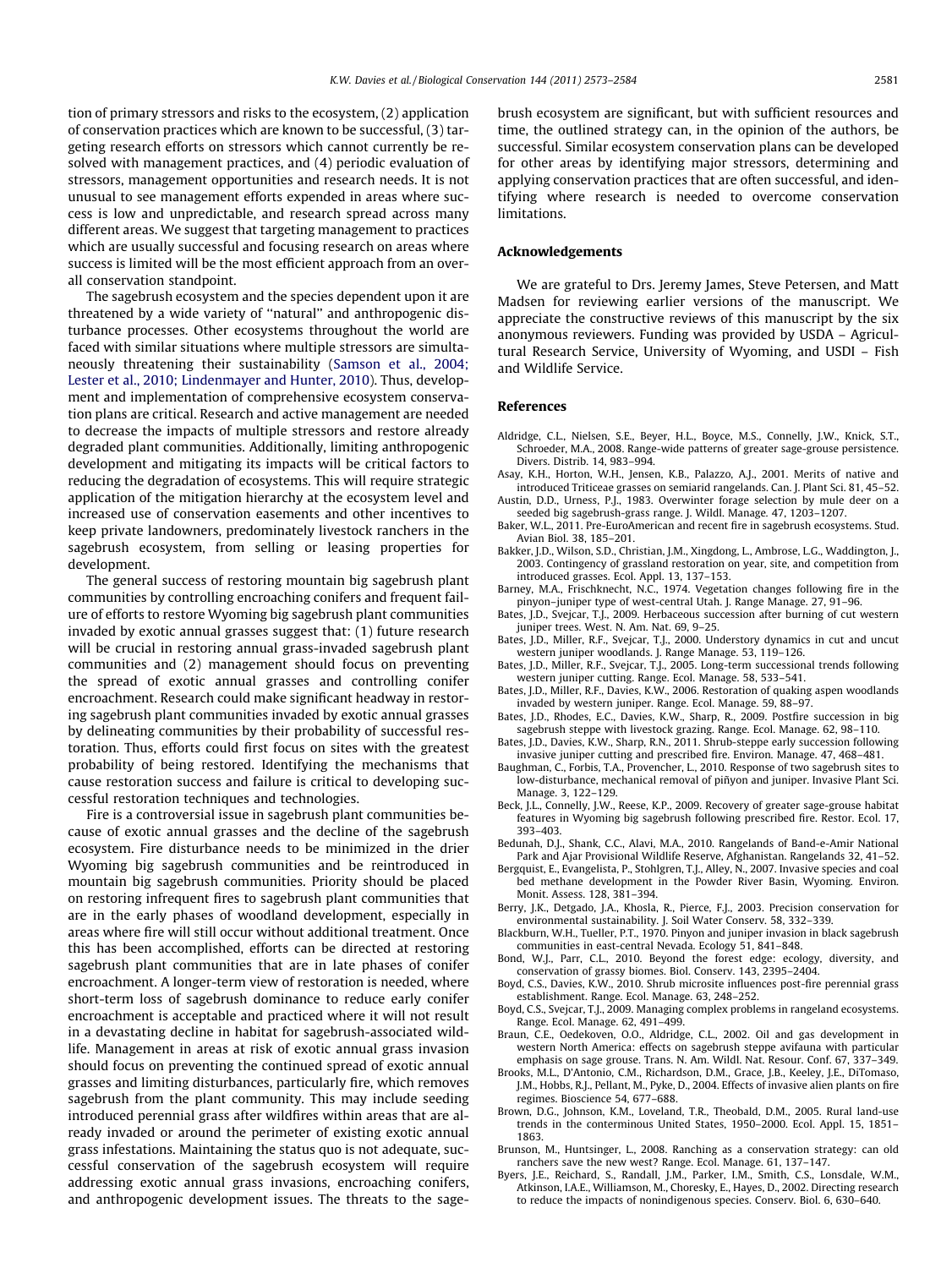- <span id="page-9-0"></span>Chambers, J.C., Roundy, B.A., Blank, R.R., Meyer, S.E., Whittaker, A., 2007. What makes Great Basin sagebrush ecosystems invasible by Bromus tectorum? Ecol. Monogr. 77, 117–145.
- Chen, J., Stark, J.M., 2000. Plant species effects and carbon and nitrogen cycling in a sagebrush-crested wheatgrass soil. Soil Biol. Biochem. 32, 47–57.
- Clark, J., 2003. Invasive Plant Prevention Guidelines. Center for Invasive Plant Management. Bozeman, MT, 15p. <[http://www.weedcenter.org>](http://www.weedcenter.org) (accessed 30.01.06).
- Connelly, J.W., Braun, C.E., 1997. Long-term changes in sage grouse Centrocercus urophasianus populations in western North America. Wildl. Biol. 3, 229–234.
- Connelly, J.W., Schroeder, M.A., Sands, A.R., Braun, C.E., 2000. Guidelines to manage sage-grouse populations and their habitat. Wildl. Soc. Bull. 28, 967–985.
- Connelly, J.W., Knick, S.T., Schroeder, M.A., Stiver, S.J., 2004. Conservation Assessment of Greater Sage-grouse and Sagebrush Habitats. Western Association of Fish and Wildlife Agencies. US Government Documents (Utah Regional Depository). Paper 73. <<http://digitalcommons.usu.edu/govdocs/73>>.
- Courtois, D.R., Perryman, B.L., Hussein, H.S., 2004. Vegetation change after 65 years of grazing and grazing exclusion. J. Range Manage. 57, 574–582.
- Cox, R.D., Anderson, V.J., 2004. Increasing native diversity of cheatgrass-dominated rangeland through assisted succession. J. Range Manage. 57, 203–210.
- Cromartie, J.B., Wardwell, J.M., 1999. Migrants settling far and wide in the rural West. Rural Dev. Perspect. 14, 2–8.
- Dahlgren, R.A., Boettinger, J.L., Huntington, G.L., Amundson, R.G., 1997. Soil development along an elevational transect in the western Sierra Nevada, California. Geoderma 78, 207–236.
- Dahlgren, D.K., Chi, R., Messmer, T.A., 2006. Greater sage-grouse response to sagebrush management in Utah. Wildl. Soc. Bull. 34, 975–985.
- D'Antonio, C.M., 2000. Fire, plant invasions, and global changes. In: Mooney, H.A., Hobbs, R.J. (Eds.), Invasive Species in a Changing World. Island Press, Washington, DC, pp. 65–93.
- D'Antonio, C.M., Meyerson, L.A., 2002. Exotic plant species as problems and solutions in ecological restoration: a synthesis. Restor. Ecol. 10, 703–713.
- D'Antonio, C.M., Vitousek, P.M., 1992. Biological invasions by exotic grasses, the grass/fire cycle, and global change. Annu. Rev. Ecol. Syst. 23, 63–87.
- D'Antonio, C.M., Levine, J., Thomsen, M., 2001. Ecosystem resistance to invasion and the role of propagule supply: a California perspective. J. Mediter. Ecol. 2, 233– 245.
- Daubenmire, R., 1970. Steppe Vegetation of Washington. Washington Agricultural Experiment Station Technical Bulletin 62.
- Davenport, D.W., Breshears, D.D., Wilcox, B.P., Allen, C.D., 1998. Viewpoint: sustainability of piñon–juniper ecosystems – a unifying perspective of soil erosion thresholds. J. Range Manage. 51, 231–240.
- Davies, K.W., 2008. Medusahead dispersal and establishment in sagebrush steppe plant communities. Range. Ecol. Manage. 61, 110–115.
- Davies, K.W., in press. Plant community diversity and native plant abundance decline with increasing abundance of an exotic annual grass. Oecologia. [doi:10.1007/s00442-011-1992-2](http://dx.doi.org/10.1007/s00442-011-1992-2).
- Davies, K.W., Sheley, R.L., 2007. A conceptual framework for preventing the spatial dispersal of invasive plants. Weed Sci. 55, 178–184.
- Davies, K.W., Svejcar, T.J., 2008. Comparison of medusahead-invaded and noninvaded Wyoming big sagebrush steppe in southeastern Oregon. Range. Ecol. Manage. 61, 623–629.
- Davies, K.W., Bates, J.D., Miller, R.F., 2006. Vegetation characteristics across part of the Wyoming big sagebrush alliance. Range. Ecol. Manage. 59, 567–575.
- Davies, K.W., Pokorny, M.L., Sheley, R.L., James, J.J., 2007a. Influence of plant functional group removal on soil inorganic nitrogen concentrations in native grasslands. Range. Ecol. Manage. 60, 304–310.
- Davies, K.W., Bates, J.D., Miller, R.F., 2007b. Short-term effects of burning Wyoming big sagebrush steppe in southeast Oregon. Range. Ecol. Manage. 60, 515–522.
- Davies, K.W., Sheley, R.L., Bates, J.D., 2008. Does prescribed fall burning Artemisia tridentata steppe promote invasion or resistance to invasion after a recovery period? J. Arid. Environ. 72, 1076–1085.
- Davies, K.W., Svejcar, T.J., Bates, J.D., 2009. Interaction of historical and nonhistorical disturbances maintains native plant communities. Ecol. Appl. 19, 1536–1545.
- Davies, K.W., Bates, J.D., Svejcar, T.J., Boyd, C.S., 2010a. Effects of long-term livestock grazing on fuel characteristics in rangelands: an example from the sagebrush steppe. Range. Ecol. Manage. 63, 662–669.
- Davies, K.W., Nafus, A.M., Sheley, R.L., 2010b. Non-native competitive perennial grass impedes the spread of an invasive annual grass. Biol. Invasions 12, 3187– 3194.
- Davis, S.K., Duncan, D.C., 1999. Grassland songbird occurrence in native and crested wheatgrass pastures of southern Saskatchewan. Stud. Avian Biol. 19, 211–218.
- Diamond, J.M., Call, C.A., Devoe, N., 2009. Effects of targeted cattle grazing on fire behavior of cheatgrass-dominated rangeland in the northern Great Basin, USA. Int. J. Wildland Fire 18, 944–950.
- Doherty, K.E., Naugle, D.E., Walker, B.L., Graham, J.M., 2008. Greater sage-grouse winter habitat selection and energy development. J. Wildl. Manage. 72, 187– 195.
- Doherty, K.E., Naugle, D.E., Evans, J.S., 2010. A currency for offsetting energy development impacts: horse-trading sage-grouse on the open market. PLoS One 5, 1–9.
- Dormaar, J.F., Johnston, A., Smoliak, S., 1978. Long-term soil changes associated with seeded stands of crested wheatgrass in southeastern Alberta. In: Hyder, D.N. (Ed.), Proceedings 1st International Rangeland Congress. Society for Range Management. Denver, CO, pp. 623–625.
- Dormaar, J.F., Naeth, M.A., Willms, W.D., Chanasyk, D.S., 1995. Effect of native prairie, crested wheatgrass (Agropyron cristatum (L.) Gaertn.) and Russian wildrye (Elymus junceus Fisch.) on soil chemical properties. J. Range Manage. 48, 258–263.
- Eiswerth, M.E., Shonkwiler, J.S., 2006. Examing post-wildfire seeding on arid rangelands: a multivariate tobit model approach. Ecol. Model. 192, 286–298.
- Eiswerth, M.E., Krauter, K., Swanson, S.R., Zielinski, M., 2009. Post-fire seeding on Wyoming big sagebrush ecological sites: regression analyses of seeded nonnative and native species densities. J. Environ. Manage. 90, 1320–1325.
- Epanchin-Niell, R., Englin, J., Nalle, D., 2009. Investing in rangeland restoration in the Arid West, USA: countering the effects of an invasive weed on the long-term fire cycle. J. Environ. Manage. 91, 370–379.
- Evans, R.A., Young, J.A., 1985. Plant succession following control of western juniper (Juniperus occidentalis) with picloram. Weed Sci. 33, 63–68.
- Everett, R.L., Ward, K., 1984. Early plant succession on pinyon–juniper controlled burns. Northwest Sci. 58, 57–68.
- Ewel, J.J., Putz, F.E., 2004. A place for alien species in ecosystem restoration. Frontiers Ecol. Environ. 2, 354–360.
- Fansler, V.A., Mangold, J.M., 2011. Restoring native plants to crested wheatgrass stands. Restor. Ecol. 19, 16–23.
- Fleischner, T.L., 1994. Ecological costs of livestock grazing in western North America. Conserv. Biol. 8, 629–644.
- Frischknecht, N.C., 1968. Factors influencing halogeton invasion of crested wheatgrass range. J. Range Manage. 21, 8–12.
- Frischknecht, N.C., Bleak, A.T., 1957. Encroachment of big sagebrush on seeded range in northeastern Nevada. J. Range Manage. 10, 165–170.
- Ganskopp, D., Myers, B., Lambert, S., 1993. Black-tailed jackrabbit preferences for eight forages used for reclamation of Great Basin rangelands. Northwest Sci. 64, 246–250.
- Gelbard, J.L., Belnap, J., 2003. Roads as conduits for exotic plant invasions in a semiarid landscape. Conserv. Biol. 17, 420–432.
- Green, J.S., Flinders, J.T., 1980. Habitat and dietary relationships of pygmy rabbits. J. Range Manage. 33, 136–142.
- Gruell, G.E., 1999. Historical and modern roles of fire in pinyon-juniper. In: Monsen, S.B., Stevens, R. (Comps.), Proceedings: Ecology and Management of Pinyon– Juniper Communities in the Interior West. Proceedings RMRS-P-9. US Department of Agriculture Forest Service, Rocky Mountain Research Station, Ogden, UT, pp. 24–28.
- Gunnell, K.L., Monaco, T.A., Call, C.A., Ransom, C.V., 2010. Seedling interference and niche differentiation between crested wheatgrass and contrasting native Great Basin species. Range. Ecol. Manage. 63, 443–449.
- Han, J.G., Zhang, Y.J., Wang, C.J., Bai, W.M., Wang, Y.R., Han, G.D., Li, L.H., 2008. Rangeland degradation and restoration management in China. Range. J. 30, 233–239.
- Hansen, A.J., Knight, R.L., Marzluff, J.M., Powell, S., Brown, K., Gude, P.H., Jones, K., 2005. Effects of exurban development on biodiversity: patterns, mechanisms, and research needs. Ecol. Appl. 15, 1893–1905.
- Henderson, D.C., Naeth, M.A., 2005. Multi-scale impacts of crested wheatgrass invasion in mixed-grass prairie. Biol. Invasions 7, 639–650.
- Hironaka, M., 1961. The relative rate of root development of cheatgrass and medusahead. J. Range Manage. 14, 263–267.
- Holechek, J.L., 1981. Crested wheatgrass. Rangelands 3, 151–153.
- Hulet, A., Roundy, B.A., Jessop, B., 2010. Crested wheatgrass control and native plant establishment. Range. Ecol. Manage. 63, 450–460.
- Hull, A.C., 1974. Species for seeding arid rangeland in southern Idaho. J. Range Manage. 27, 216–218.
- Hull, A.C., Klomp, G.J., 1967. Thickening and spread of crested wheatgrass stands on southern Idaho ranges. J. Range Manage. 20, 222–227.
- Ingelfinger, F., Anderson, S., 2004. Passerine response to roads associated with natural gas extraction in a sagebrush steppe habitat. West, N. Am. Nat. 64, 385– 395.
- James, J.J., Svejcar, T.J., 2010. Limitations to postfire seedling establishment: the role of seeding technology, water availability, and invasive plant abundance. Range. Ecol. Manage. 63, 491–495.
- James, J.J., Davies, K.W., Sheley, R.L., Aanderud, Z.T., 2008. Linking nitrogen partitioning and species abundance to invasion resistance in the Great Basin. Oecologia 156, 637–648.
- Johnson, D.D., Miller, R.F., 2006. Structure and development of expanding western juniper woodlands as influenced by two topographic variables. Forest Ecol. Manage. 229, 7–15.
- Johnson, D.D., Miller, R.F., 2008. Intermountain presettlement juniper: distribution, abundance, and influence on postsettlement expansion. Range. Ecol. Manage. 61, 82–92.
- Jones, A., 2000. Effects of cattle grazing on North America arid ecosystems: a quantitative review. West. N. Am. Nat. 60, 155–164.
- Kennedy, A.C., Elliott, L.F., Young, F.L., Douglas, C.L., 1991. Rhizobacteria suppressive to the weed downy brome. Soil Sci. Soc. Am. J. 55, 722–727.
- Kennedy, A.C., Johnson, B.N., Stubbs, T.L., 2001. Host range of a deleterious rhizobacterium for biological control of downy brome. Weed Sci. 49, 792–797.
- Kennedy, P.L., DeBano, S.J., Bartuszevige, A.M., Lueders, A.S., 2009. Effects of native and non-native grassland plant communities on breeding passerine birds: implications for restoration of northwest bunchgrass prairie. Restor. Ecol. 17, 515–525.
- Kiesecker, J.M., Copenland, H., Pocewicz, A., Nibbelink, N., McKenney, B., Dahlke, J., Holloran, M., Stroud, D., 2009. A framework for implementing biodiversity offsets: selecting sites and determining scale. Bioscience 59, 77–84.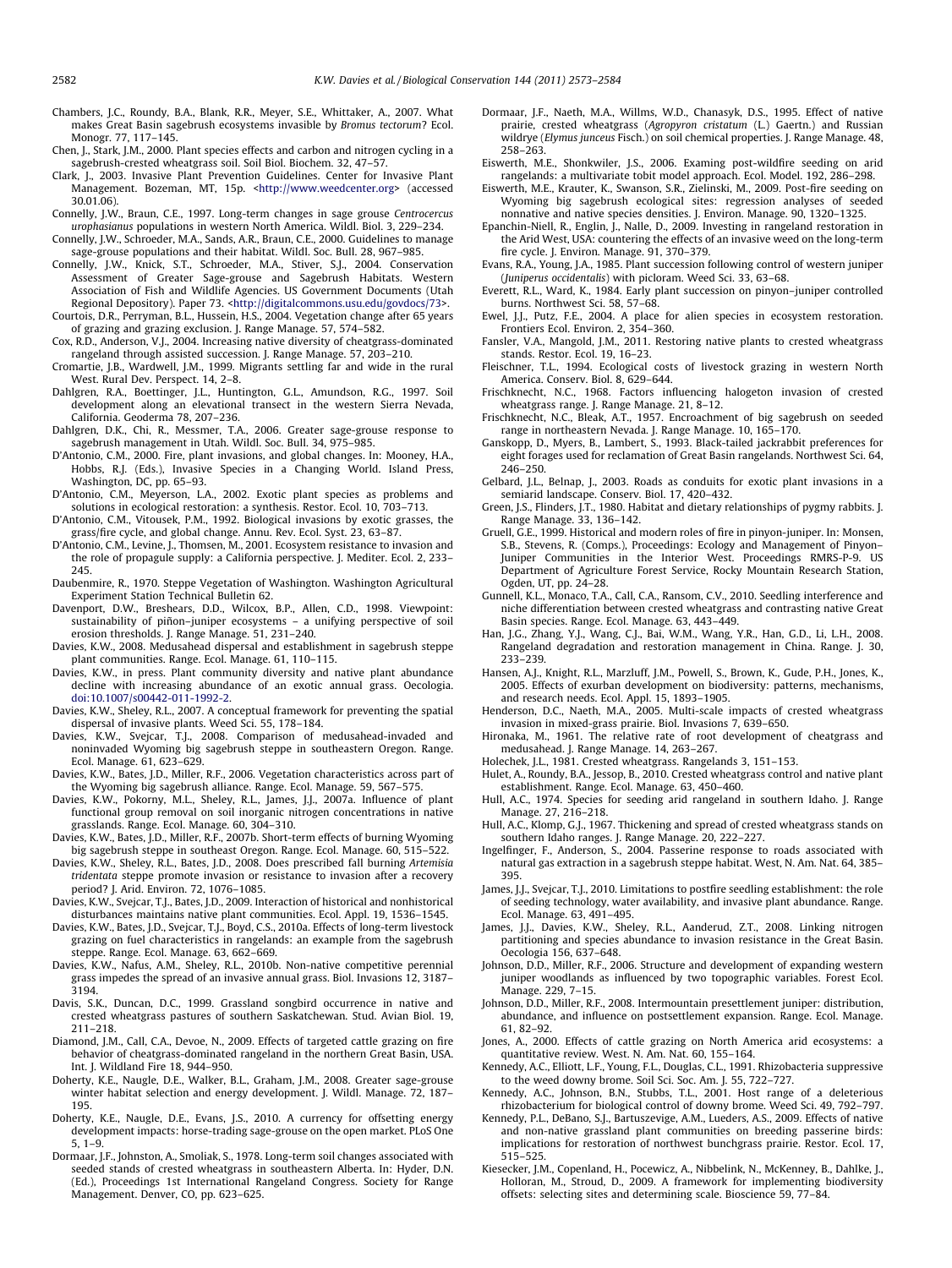- <span id="page-10-0"></span>Kiesecker, J.M., Copenland, H., Pocewicz, A., McKenney, B., 2010. Development by design: blending landscape-level planning with the mitigation hieracrchy. Front. Ecol. Environ. 8, 261–266.
- Knapp, P.A., 1996. Cheatgrass (Bromus tectorum L.) dominance in the Great Basin Desert: history, persistence, and influences to human activities. Global Environ. Change 6, 37–52.
- Knick, S.T., Rotenberry, J.T., 1997. Landscape characteristics of disturbed shrubsteppe habitats in southwestern Idaho (USA). Landsc. Ecol. 12, 287–297.
- Knick, S.T., Dobkin, D.S., Rotenberry, J.T., Schroeder, M.A., Vander Haegen, W.M., Riper, C.V., 2003. Teetering on the edge or too late? Conservation and research issues for avifauna of sagebrush habitats. The Condor 105, 611–634.
- Knight, R.L., 1999. Private lands: the neglected geography. Conserv. Biol. 13, 223– 224.
- Knight, R.L., Wallance, G.N., Riebsame, W.E., 1995. Ranching the view: subdivisions verse agriculture. Conserv. Biol. 9, 459–461.
- Knutson, K.C., Pyke, D.A., Wirth, T.A., Pilliod, D.S., Brooks, M.L., Chambers, J.C., 2009. A Chronosequence feasibiLity Assessment of Emergency fire Rehabilitation Records Within the Intermountain Western United States—Final Report to the Joint Fire Science Program—Project 08-S-08: US Geological Survey Open-File Report 2009-1099.
- Küchler, A.W., 1970. Potential natural vegetation. In: The National Atlas of USA. Gov. Printing Office, Washington, DC, pp. 90–91.
- Leger, E.A., Espeland, E.K., Merrill, K.R., Meyer, S.E., 2009. Genetic variation and local adaptation at a cheatgrass (Bromus tectorum) invasion edge in western Nevada. Mol. Ecol. 18, 4366–4379.
- Lester, S.E., McLeod, K.L., Tallis, H., Ruckelshaus, M., Halpern, B.S., Levin, P.S., Chavez, F.P., Pomery, C., McCay, B.J., Costello, C., Gaines, S.D., Mace, A.J., Barth, J.A., Fluharty, D.L., Parrish, J.K., 2010. Science in support of ecosystembased management for the US West Coast and beyond. Biol. Conserv. 143, 576–587.
- Lindenmayer, D., Hunter, M., 2010. Some guiding concepts for conservation biology. Conserv. Biol. 24, 1459–1468.
- Louhaichi, M., Tastad, A., 2010. The Syrian steppe: past trends, current status, and future priorities. Rangelands 32, 2–7.
- Lyon, A.G., Anderson, S.H., 2003. Potential gas development impacts on sage grouse nest initiation and movement. Wildl. Soc. Bull. 31, 486–491.
- Lysne, C.R., Pellant, M., 2004. Establishment of Aerially Seeded Big Sagebrush Following Southern Idaho Wildfires. Technical Bulletin 2004-01. Department of the Interior, Bureau of Land Management, Boise, ID.
- MacCracken, J.G., Hansen, R.M., 1981. Diets of domestic sheep and other large herbivores in southcentral Colorado. J. Range Manage. 34, 242–243.
- Mack, R.N., 1981. Invasion of Bromus tectorum L. into western North America: an ecological chronicle. Agro-Ecosystems 7, 145–165.
- Madsen, M.D., Petersen, S.L., Taylor, A.G., 2010. Seed Coating Compositions and Methods for Applying Soil Surfactants to Water-repellent Soil. Pub. No. WO/ 2010/111309. International Application No. PCT/US2010/28371.
- Maestas, J.D., Knight, R.L., Gilgert, W.C., 2003. Biodiversity across a rural land-use gradient. Conserv. Biol. 17, 1425–1434.
- Manier, D.J., Hobbs, N.T., 2006. Large herbivores influence the composition and diversity of shrub-steppe communities in the Rocky Mountains, USA. Oecologia 146, 641–651.
- Marlette, G.M., Anderson, J.E., 1986. Seed banks and propagule dispersal in crestedwheatgrass stands. J. Appl. Ecol. 53, 161–175.
- Mason, E., 1952. Food habitats and measurements of Hart Mountain antelope. J. Wildl. Manage. 16, 387–389.
- McAdoo, J.K., Longland, W.S., Evans, R.A., 1989. Nongame bird community responses to sagebrush invasion of crested wheatgrass seedings. J. Wildl. Manage. 53, 494–502.
- McArthur, E.D., Plummer, A.P., 1978. Biogeography and management of western native shrubs: a case study, section Tridentatae of Artemisia. Great Basin Nat. Mem. 2, 229–243.
- Meinke, C.A., Knick, S.T., Pyke, D.A., 2009. A spatial model to prioritize sagebrush landscapes in the Intermountain West (USA) for restoration. Restor. Ecol. 17, 652–659.
- Melgoza, G., Nowak, R.S., Tausch, R.J., 1990. Soil water exploitation after fire: Competition between Bromus tectorum (cheatgrass) and two native species. Oecologia 83, 7–13.
- Meyer, S.E., Neslon, D.L., Clement, S., Beckstead, J., 2008. Cheatgrass (Bromus tectorum) biocontrol using indigenous fungal pathogens. In: Kitchen, S.G., Pendleton, R.L., Moncaco, T.A., Vernon, J., (Comps.), Proceedings – Shrublands Under Fire: Disturbance and Recovery in a Changing World, 2006 June 6–8; Cedar City, UT. RMRS-P-52. US Department of Agriculture, Forest Service, Rocky Mountain Research Station, Fort Collins, CO, pp. 61–67.
- Miller, R.K., 1956. Control of halogeton in Nevada by range seedings and herbicides. J. Range Manage. 9, 227–229.
- Miller, R.F., Rose, J.A., 1999. Fire history and western juniper encroachment in sagebrush steppe. J. Range Manage. 52, 550–559.
- Miller, R.F., Tausch, R.J., 2001. The Role of Fire in Pinyon and Juniper Woodlands; A Descriptive Analysis. Tall Timbers Research Station Miscellaneous Publication No. 11, pp. 15-30.
- Miller, R.F., Wigand, P.E., 1994. Holocene changes in semiarid pinyon–juniper woodlands. BioScience 44, 465–474.
- Miller, R.F., Svejcar, T.J., West, N.E., 1994. Implications of livestock grazing in the Intermountain sagebrush region: plant composition. In: Vavra, M., Laycock, W.A., Pieper, R.D. (Eds.), Ecological Implications of Livestock Herbivory in the West. Society for Range Management, Denver, CO, pp. 101–146.
- Miller, R.F., Svejcar, T.J., Rose, J.A., 2000. Impacts of western juniper on plant community composition and structure. J. Range Manage. 53, 574–585.
- Miller, R.F., Bates, J.D., Svejcar, T.J., Pierson, F.B., Eddleman, L.E., 2005. Biology, Ecology, and Management of Western Juniper. Tech. Bull. 152. Oregon State University, Corvallis, OR.
- Miller, R.F., Tausch, R.J., MacArthur, D., Johnson, D.D., Sanderson, S.C., 2008. Development of Post Settlement Piñon–Juniper Woodlands in the Intermountain West: A Regional Perspective. Research Paper Report RMRS-RP-69. USDA Forest Service, Rocky Mountain Research Station, Ft. Collins, CO.
- Monaco, T.A., Osmond, T.M., Dewey, S.A., 2005. Medusahead control with fall- and spring-applied herbicides in northern Utah foothills. Weed Technol. 19, 653– 658.
- Monsen, S.B., Stevens, R., Shaw, N.L., (Comps.). 2004. Restoring Western Ranges and Wildlands. General Technical Report RMRS-GTR-136-vol-1. USDA Forest Service, Rocky Mountain Research Station, Fort Collins, CO.
- Naugle, D.E., Doherty, K.E., Walker, B.L., Holloran, M.J., Copeland, H.E., 2011. Energy development and greater sage-grouse Stud. Avian Biol. 38, 489–503.
- Nichol, A.A., 1937. The natural vegetation of Arizona. Univ. Ariz. Tech. Bull., 68.
- Noss, R.F., 1994. Cows and conservation biology. Conserv. Biol. 8, 613–616.
- Noss, R.F., LaRoe, E.T., III, Scott, J.M., 1995. Endangered Ecosystems of the United States: A Preliminary Assessment of Loss and Degradation. National Biological Service Biological Report 28, Washington, DC.
- Patterson, R.L., 1952. The Sage Grouse in Wyoming. Sage books, Denver, CO, 341p. Pellant, M., 1990. The cheatgrass-wildfire cycle-are there any solutions? In: McArthur, E.D., Romney, E.M., Smith, S.D., Tueller, P.T. (Comps.), Proceedings-Symposium on Cheatgrass Invasion, Shrub Die-off, and Other Aspects of Shrub Biology and Management, 5–7 April 1989, Las Vegas, NV. Gen. Tech. Rep. INT-276. USDA Forest Service, Intermountain Research Station, Ogden, UT, pp. 11– 18.
- Pellant, M., Hall, C., 1994. Distribution of two exotic grasses on public lands in the Great Basin: status in 1992. In: Monsen, S.B., Kitchen, S.G. (Comps.), Proceedings-Ecology and Management of Annual Rangelands, 18–22 May 1992, Boise ID. General Technical Report INT-GTR-313. USDA Forest Service, Intermountain Research Station, Ogden, UT, pp. 109–112.
- Pellant, M., Abbey, B., Karl, S., 2004. Restoring the Great Basin Desert, USA: integrating science, management and people. Environ. Monit. Assess. 99, 169– 179.
- Pierson, F.B., Bates, J.D., Svejcar, T.J., Hardegree, S.P., 2007. Runoff and erosion after cutting western juniper. Range. Ecol. Manage. 60, 285–292.
- Pocewicz, A., Kiesecker, J.M., Jones, G.P., Copeland, H.E., Daline, J., Mealor, B.A., 2011. Effectiveness of conservation easements for reducing development and maintaining biodiversity in sagebrush ecosystems. Biol. Conserv. 144, 567–574.
- Prevéy, J.S., Germino, M.J., Huntly, N.J., Inouye, R.S., 2010. Exotic plants increase and native plants decrease with loss of foundation species in sagebrush steppe. Plant Ecol. 207, 39–51.
- Radosevich, S.R., Holt, J.S., Ghersa, C.M., 1997. Ecology of Weeds and Invasive Plants: Relationship to Agriculture and Natural Resource Management. John Wiley and Sons, Hoboken, New Jersey.
- Rafferty, D.L., Young, J.A., 2002. Cheatgrass competition and establishment of desert needlegrass seedlings. J. Range Manage. 55, 70–72.
- Rau, B.M., Chambers, J.C., Blank, R.R., Johnson, D.W., 2008. Prescribed fire, soil, and plants: burn effects and interactions in the central Great Basin. Range. Ecol. Manage. 61, 169–181.
- Reever-Morghan, K.J., Sheley, R.L., 2005. Seed islands may promote establishment and expansion of native species in reclaimed mine sites (Montana). Ecol. Restor. 23, 214–215.
- Reynolds, T.D., Trost, C.H., 1980. The response of native vertebrate populations to crested wheatgrass planting and grazing by sheep. J. Range Manage. 33, 122– 125.
- Reynolds, T.D., Trost, C.H., 1981. Grazing, crested wheatgrass, and bird populations in southeastern Idaho. Northwest Sci. 55, 225–234.
- Rhodes, E.C., Bates, J.D., Sharp, R.N., Davies, K.W., 2010. Fire effects on cover and dietary resources of sage-grouse habitat. J. Wildl. Manage. 75, 755–764.
- Rickard, W.H., 1985. Experimental cattle grazing in a relatively undisturbed shrubsteppe community. Northwest Sci. 59, 66–72.
- Robertson, J.H., Eckert, R.E., Bleak, A.T., 1966. Response of grasses seeded in Artemisia tridentata habitat in Nevada. Ecology 47, 187–194.
- Romme, W.H., Allen, C.D., Bailey, J.D., Baker, W.L., Bestelmeyer, B.T., Brown, P.M., Eisenhart, K.S., Floyd, M.L., Huffman, D.W., Jacobs, B.F., Miller, R.F., Muldavin, E.H., Swetnam, T.W., Tausch, R.J., Weisberg, P.J., 2009. Historical and modern disturbance regimes, stand structures, and landscape dynamics in pinonjuniper vegetation of the western united states. Range. Ecol. Manage. 62, 203– 222.
- Samson, F.B., Knopf, F.L., Ostlie, W.R., 2004. Great Plains ecosystems: past, present, and future. Wildl. Soc. Bull. 32, 6–15.
- Sasaki, T., Okayasu, T., Jamsran, U., Takeuchi, K., 2008. Threshold changes in vegetation along a grazing gradient in Mongolian rangelands. J. Ecol. 96, 145– 154.
- Sawyer, H., Neilson, R.M., Lindzey, F., McDonald, L.L., 2006. Winter habitat selection of mule deer before and during development of a natural gas field. J. Wildl. Manage 70, 396–403.
- Sawyer, H., Kauffman, M.J., Nielson, R.M., 2009. Influence of well pad activity on winter habitat selection patterns of mule deer. J. Wildl. Manage. 73, 1052–1061.
- Schroeder, M.A., Aldridge, C.L., Apa, A.D., Bohne, J.R., Braun, C.E., Bunnell, S.D., Connelly, J.W., Deibert, P.A., Gardner, S.C., Hilliard, M.A., Kobriger, G.D., McAdam, S.M., McCarthy, C.W., McCarthy, J.J., Mitchell, D.L., Rickerson, E.V.,